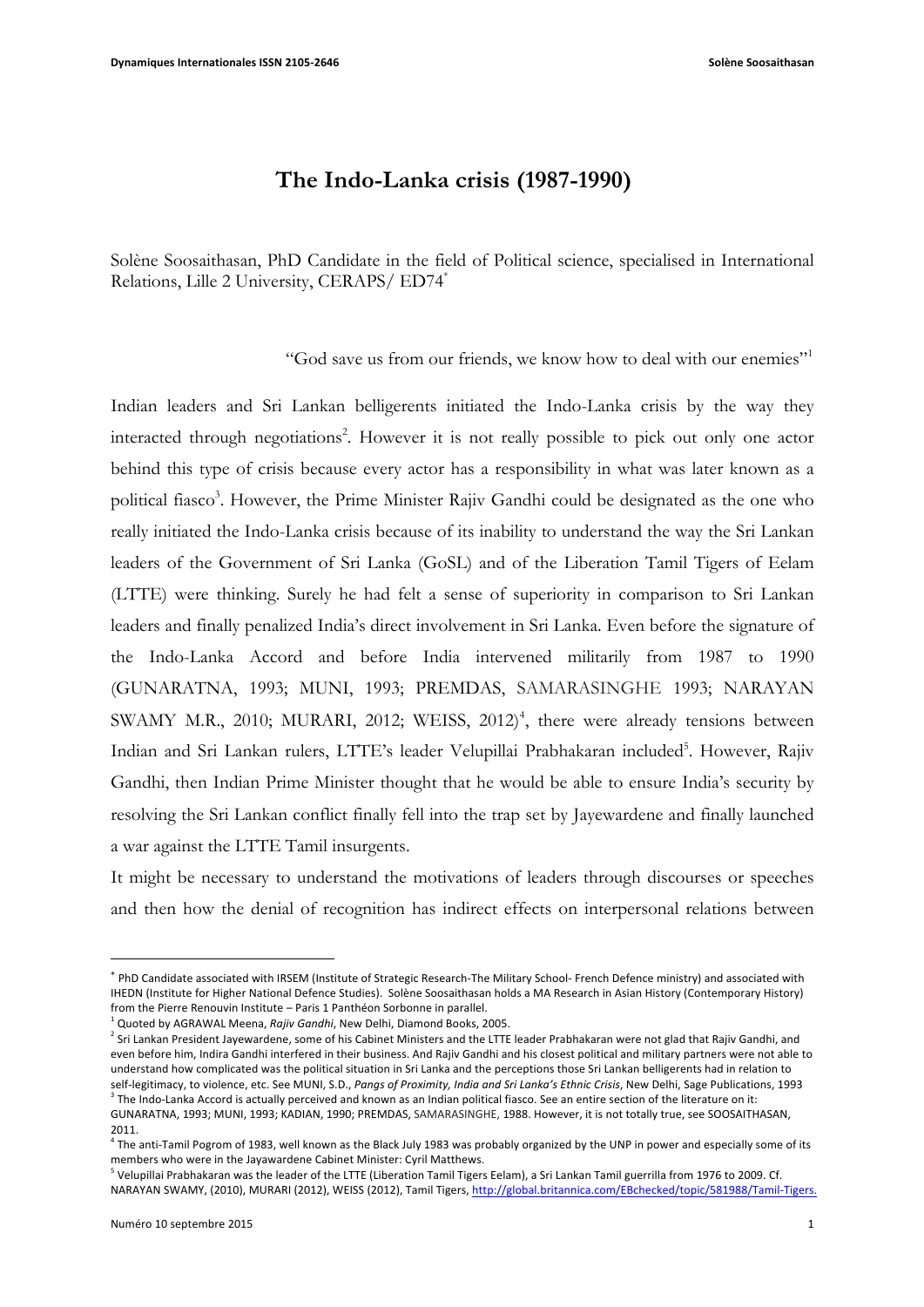countries and more specifically between top leaders (ELIAS, 1997; HABERMAS, 1987; HONNETH, MARGALIT, 2001; LEBOW, 2008; LINDEMANN, 2010). Those interpersonal relations between leaders had direct effects on the deterrence policy and on the rising violence during a crisis. The Indo-Lankan relations, especially from 1987 to 1990 showed how much "recognition is crucial for emotional reasons – not only for increasing an actor's self-esteem but especially for avoiding shame (dishonour) and humiliation" (LINDEMANN, 2008, p 2). People ordinary seek self-esteem. And this quest for recognition is narrowly linked to the quest for honor (Lebow, 2008, p 123). Moreover, by showing some sense of superiority, Rajiv Gandhi and his allies pushed Prabhakaran to feel his own sense of individual worth, it already existed but it had increased when he was finally cornered. Indeed, it is the denial of recognition from the Indian top leaders that brought the Sri Lankan belligerents, and in particular the LTTE to seek some revenge, bringing India to its knees. Then, violence had emerged and involved more belligerents because it included India. As Thomas Lindemann explained in his book *Causes of War: The Struggle for Recognition:* "it was principally during the 1930s when Germany, Japan and Italy each developed their own hubristic national identities, alleging a racial superiority over other nations" (LINDEMANN, 2010, p 68). This is also seen in one major political figure analyzed throughout this article, Indian Prime Minister Rajiv Gandhi (1989-1990) who decided to intervene directly in Sri Lanka. He developed indeed a hubristic personality which had increased to the maximum during the IPKF intervention in Sri Lanka in the 1980s. .

At first, it is important to show why India and Sri Lanka share a common legacy. India showed a lot of interest to Sri Lanka because there are two countries which are situated in close proximity to each other and share the same geographical space of the Indian Ocean region. Strategic and security interests of both of these countries are mutually interdependent and interlocking. Countries outside the region have constantly attempted to control the Indian Ocean for many reasons. The Portuguese, the Dutch and then the British came to this island that they called by various names (WEISS, 2012, pp 20-21). But interestingly, when the last European power left Ceylon which got its independence in 1948, Asian powers such as India and China showed some interest to this small country. For instance, China had already shown very early its interest for South Asia. Indeed, China and Sri Lanka signed a Rubber-rice agreement in the 1950's<sup>6</sup> (DE SILVA, WRIGGINS, 1994; KELEGAMA, 2002). But in order to survive as a viable power and to project an image of strength, India doesn't really want to see China interfering a lot in Sri Lanka. In fact most of the Indian leaders believe that Sri Lanka belongs to India's preserve<sup>7</sup>. So

 $6$  Dr. J.B. Kelegama, The Significance of the Ceylon-China Trade Agreement of 1952, 22 December 2002,

http://www.island.lk/2002/12/22/featur06.html

 $^7$  Interviews with military officers and politicians in New Delhi, Chennai, Thanjavur, Trichy (India), April 2013.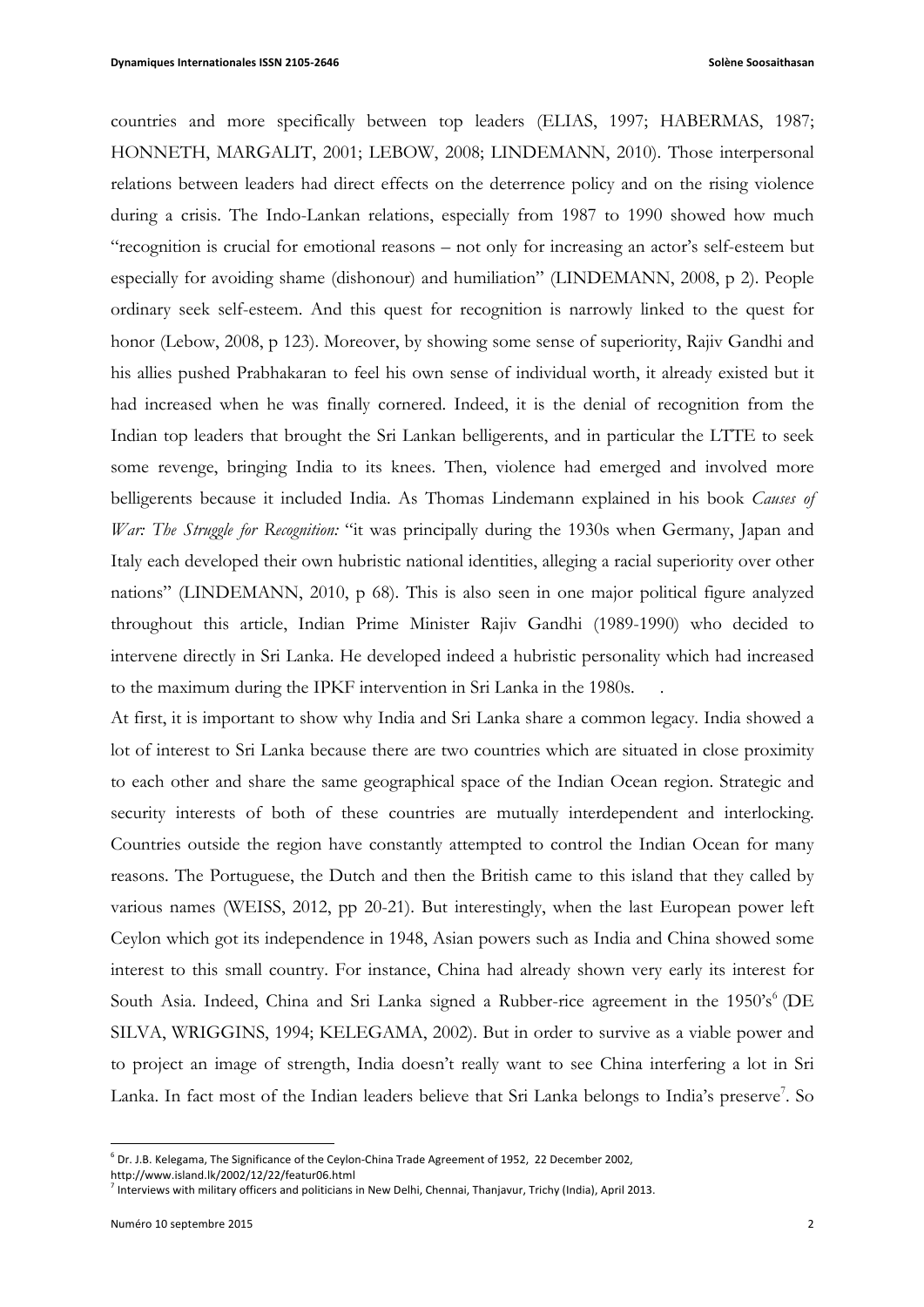the political perceptions of Indian rulers, the proximity and the shared regional space are a factor of great importance by determining the nature of interstate relations between these two countries. In fact, the significant aspect is therefore seen through the asymmetry in terms of size, population, resources and military strength that in turn infuses a degree of inequality to the indolankan relationship. While Sri Lanka the small neighbor invariably may resort to external assistance in order to counter the power asymmetry, therefore creating a 'security threat' just perceived or real to the big neighbor, India may establish for itself a dominant and coercive position towards its small neighbor (LIYANAGE, SAHADEVAN, KINRA, 2011, p 5). As far as India and Sri Lanka are concerned, power asymmetries between the two have played an important role in determining interactions. Given the sheer difference in size, with India occupying an area of 3,287,590 sq. km compared to Sri Lanka's only 65,610 sq km, so there was a threat perception among the Sri Lankan decision-makers and a large part of the population towards the big neighbor State. An understandable assumption of this asymmetry has been that India, as the only big and stable regional power in South Asia, used its authority to influence developments within Sri Lanka and its bilateral relations with its small neighbor in a way that suits its own national, regional and even international political interests. So withdrawal from the European colonial powers had left behind a power vacuum that Sri Lanka perceived India wanted to fill. And it is true that Indira Gandhi and then especially Rajiv Gandhi viewed the ethnic conflict in Sri Lanka both as an opportunity and as a threat. The civil conflict, as a matter of ethnic concern would become a danger when it puts in danger India. India then supported the Sri Lankan State's policy of annihilating the Janatha Vimukhti Peramuna (JVP) insurrection: a Sinhala extreme left organization<sup>8</sup>. However, the Sri Lankan civil conflict was also an opportunity for the GoI to intervene in Sri Lanka, getting in some way or another some leverage power on that small neighboring State. That's why, especially after 1977 when Jayewardene was in power, India intervened to help resolving the Sri Lankan conflict because it perceived that Sri Lanka's growing links with the West and with other rivals in South Asia were dangerous for its security. So that gave birth to the Indo-Lanka crisis, very peculiar in comparison to other case studies presented in this special issue. It was a very complicated situation from which the Indian decision makers could not understand the final outcome and which led to increasing violence. So this case study will analyse the escalating crisis and violence caused by the Indian active intervention through negotiations with the Sri Lankan belligerents until the Indo-Lankan Accord allowed an Indian military intervention in Sri Lanka. Following methodical research questions

 $8$  For more details, see the book describing the History of the JVP from 1964 to 1994, they used references to Marx and Lenine to qualify themselves, "adapting Marxism to suit the country", its political reality and uniqueness", p X-XI (Intro), *History of the JVP (People's* Liberation Front- Sri Lanka), Niyamuwa Publications, 2014 (1<sup>st</sup> Ed.), http://www.jvpsrilanka.com/en/images/e\_books/history-of-the-jvp.pdf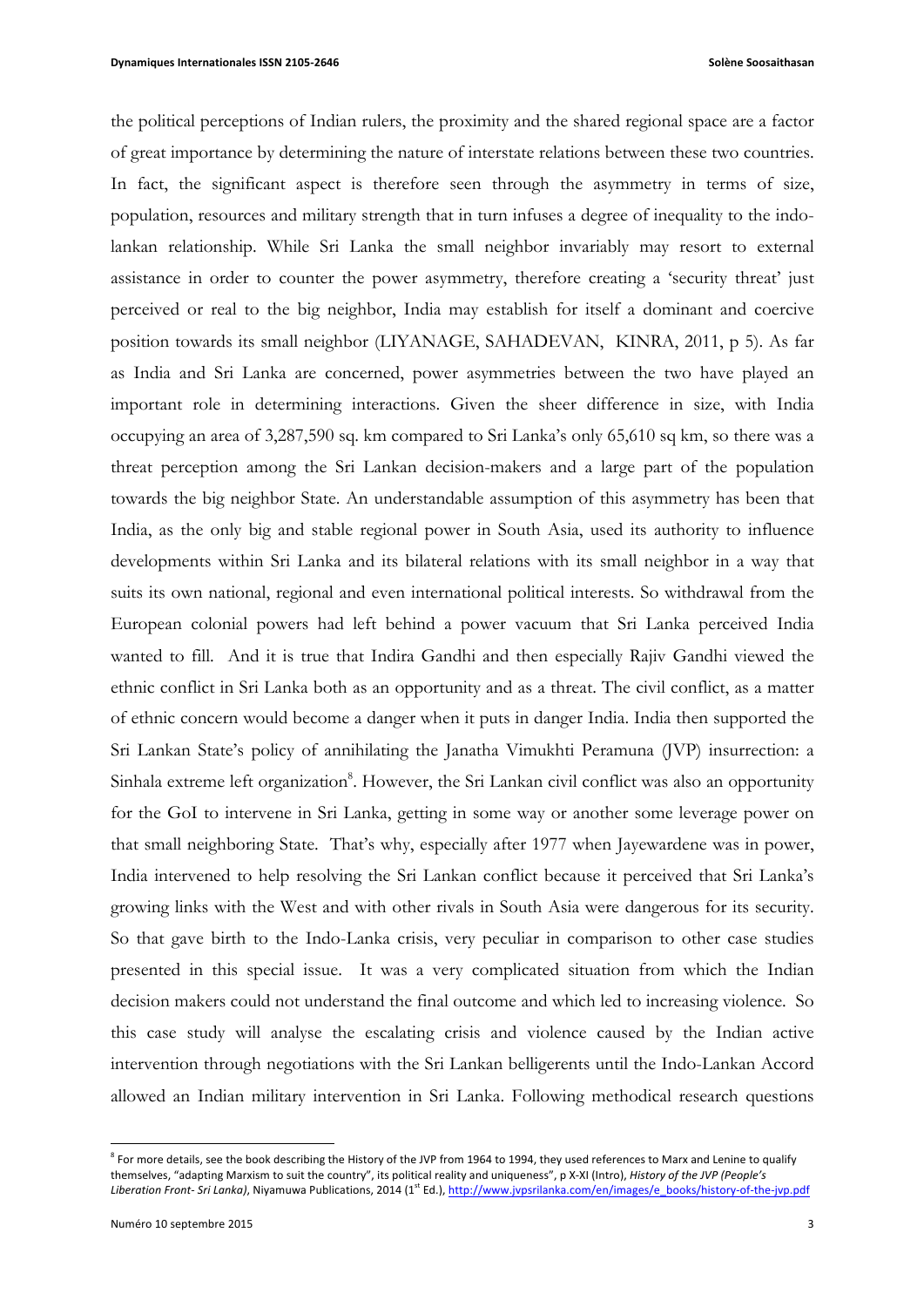would help to resolve how the Indo-Lanka crisis turned out finally to be a violent clash between India and especially the LTTE: Who was initiating the Indo-Lanka Crisis? An analytic chronology divided in various phases: before, during and at the end of the crisis. Then, it is important to explore whether Rajiv Gandhi has a hubristic personality or not, then its influence on the Sri Lankan belligerents. Finally, the third part is dedicated to analyse more precisely various characteristics of the Crisis.

#### **Who initiated the Indo-Lanka crisis?**

India may have initiated the crisis when dealing with the Indo-Lanka Accord and the Indian military intervention of the Indian Peace Keeping Force (IPKF)<sup>9</sup>. Violence was then increasing. But the GoSL can also be considered as the true responsible behind the crisis because Sri Lanka was getting too close with India's rivals. Why did the Government of Sri Lanka challenge India, which was clearly superior in military power and resources? Why did the LTTE members continue their struggle at tremendous human and economic cost even against the IPKF, even if it was initially perceived as a lost cause<sup>10</sup>?

## *Analytic Chronology*

#### *Escalating violence before the crisis started between India and Sri Lanka.*

The Indo-Lanka crisis cannot be reduced to a very small period or to one exclusive relationship between two main leaders. It had been much diffused. Indian interventions in Sri Lanka were partly determined on how Indian decision-makers like Indira Gandhi and especially Rajiv Gandhi replied to Jayewardene and to his Cabinet members.

There were a few but important regime changes both in India and in Sri Lanka. The ruling Congress Party left on March 1977 because of the election held in India and a new Janata Party led alliance came to power defeating Indira Gandhi. The election results must be interpreted as a sign of opposition to Indira Gandhi's emergency rule and authoritarian tendencies. The new Prime Minister, Moraji Desai was known as a political leader with ideological and operational differences from Nehru and Indira Gandhi about India's domestic, economic and foreign policy matters (DIXIT, 2001, p 118). Moraji Desai was seen as a man of changement, it was expected

 $9$  The IPKF was sent to Sri Lanka to enforce the Indo Lanka Accord signed and ratified by the then Indian Prime Minister Rajiv Gandhi and the then Sri Lankan President J.R. Jayewardene on the 29<sup>th</sup> July, 1987. The IPKF had the mission to pacify the different Tamil militant groups fighting in the north and east and get them to accept the terms of the accord. See GHOSH, PA, Ethnic Conflict in Sri Lanka and Role of Indian Peace Keeping Force (IPKF), New Delhi, APH Publishing Corporation, 1999; SINGH H, Intervention in Sri Lanka: the IPKF Experience retold, New Delhi, Manohar Publishers, 2007; RUPESINGHE K., "Ethnic Conflicts in South Asia,: the Case of Sri Lanka and the India Peace Keeping Force, Journal of Peace Research, vol. 25, n° 4, December 1988, pp. 337-350, and so on.

<sup>&</sup>lt;sup>10</sup> "From Masada to the Irish Easter Rising, from Thermopylae to the resistance of the beleaguered Finns in 1940, history records countless stories of peoples who waged costly struggles with little or no expectation of success. Honor, anger and national-self-respect proved more compelling motives for action than pragmatic calculations of material loss and gain would have been reasons for acquiescence or passivity", p 125, Richard Lebow, *Coercion, Cooperation and Ethics in International Relations*, New York, Routledge, 2007.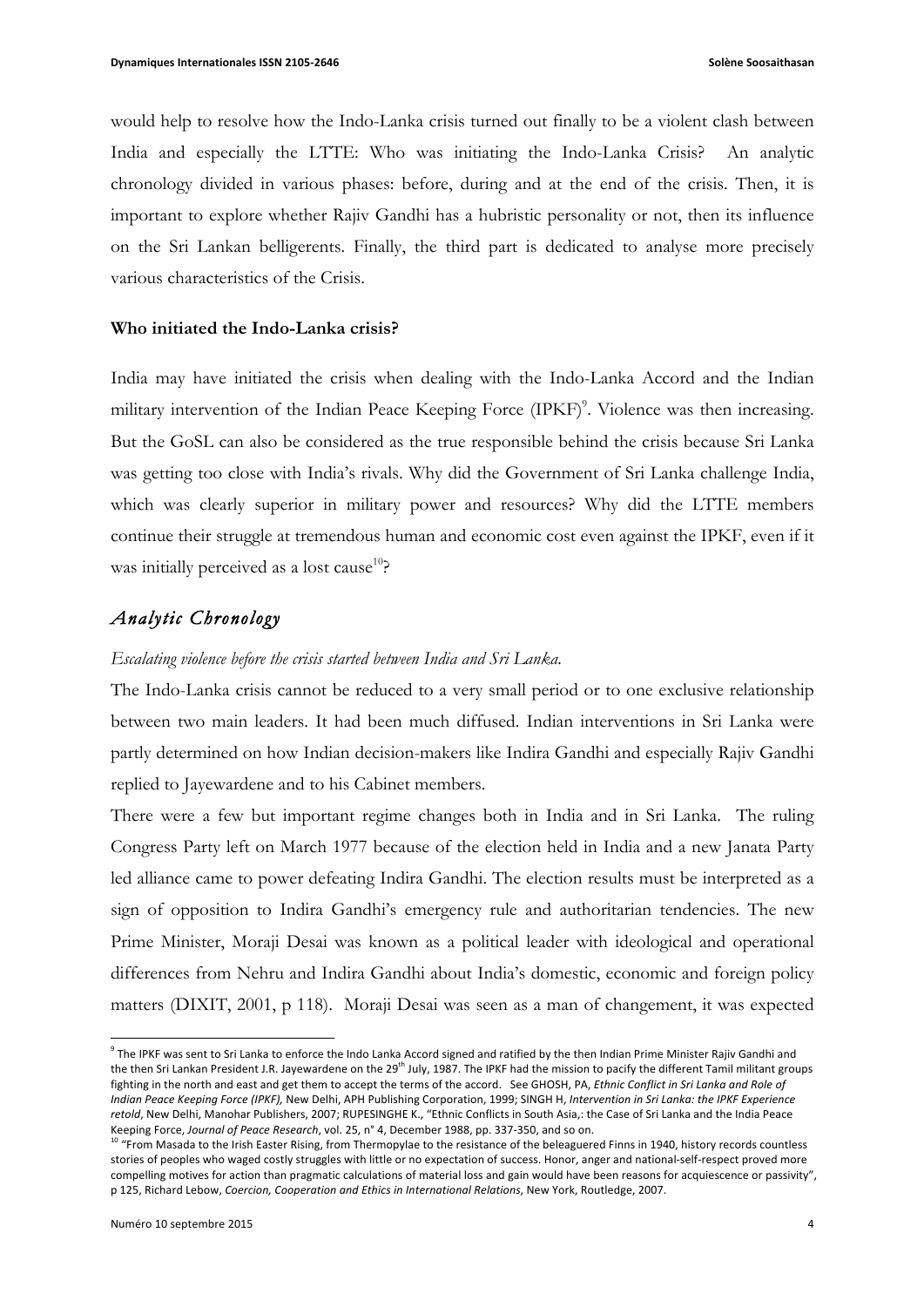that he would abandon Indira Gandhi's socialist, national-state-centralised economic policies and fall in line with 'non-proliferation, disarmament and arms control plans' (DIXIT, 2001, p 119). Simultaneously in Sri Lanka, the elections of May 1977 led to a parallel change when a new government headed by J.R. Jayewardene who was known as a pro-western and a pro-capitalist politician came to power, defeating a centre-left coalition that had been led by the Sri Lanka Freedom Party (SLFP) headed until then by Sirimavo Bandaranaike. Regime changes in both countries have contributed to maintaining cordial relations between the leaders Moraji Desai and Jayewardene, partly due to the fact that both of them showed strong opposition against their predecessors.

The manner in which inter-regime relationships between the rulers impacted interstate relationships was well demonstrated by the way in which the GoI replied to the anti-Tamil riots that broke out between July and August 1977 (WILSON, 1988, p  $75$ )<sup>11</sup>. Even if there was a great protest in Tamil Nadu and many Indian Tamil political parties were asking for an Indian intervention on the Sri Lankan soil because 100 to 300 Sri Lankan Tamils were killed in Sri Lanka, the Moraji Desai's government didn't want to oppose the GoSL. Nevertheless, the Desai Government sent a representative to Colombo to report back to the Tamil Nadu and Puducherry Chief Ministers that the anti-tamil riots were internal in nature and contained no Indian dimension. There was no real opposition to the GoSL because of the very good personal relationship between Moraji Desai and Jayewardene. Then, Indira Gandhi and her Congress Party came back to power after the elections held in 1980. As A.J. Wilson underlines in his book *The break-up of Sri Lanka* : *The Sinhalese Tamil Conflict* : « in conversation with Tamil leaders [Indira Gandhi] referred to President Jayewardene and Moraji Desai as the two old foxes" (WILSON, 1988, p 75). By the way, Indira Gandhi was closed to Sirimavo Bandaranaike, previous Sri Lankan Prime Minister, predecessor and rival of Jayewardene and didn't really blame her for its policy towards minorities, especially against the Tamils. There were so many tensions between Indira Gandhi and Jayewardene, "there was no love lost between Indira Gandhi and J.R. Jayewardene" which progressively deteriorated indo-lankan relations (KODIKARA, 1991, p 25). Then the Indian decision-makers like Indira Gandhi became more sensitive to what happened in Sri Lanka, they perceived the civil conflict as a danger and as an opportunity to intervene more directly in the island matters (LIYANAGE, SAHADEVAN, KINRA, 2011, p 30). Indira Gandhi nurtured a very hostile relationship to Jayewardene, "she also looked at the policies of the JRJ Government with mistrust and suspicion" (LIYANAGE, SAHADEVAN, KINRA, 2011, p 36). Jayewardene went closer to many Western countries and to Israel, Pakistan and China to get

<sup>&</sup>lt;sup>11</sup> Literature on relations between political leaders, see for example MCGILIVRAY, Fiona, SMITH, Alastair *Punishing the Prince: A Theory of Interstate Relations, Political Institutions, and Leader Change, NJ, Princeton University Press, 2008*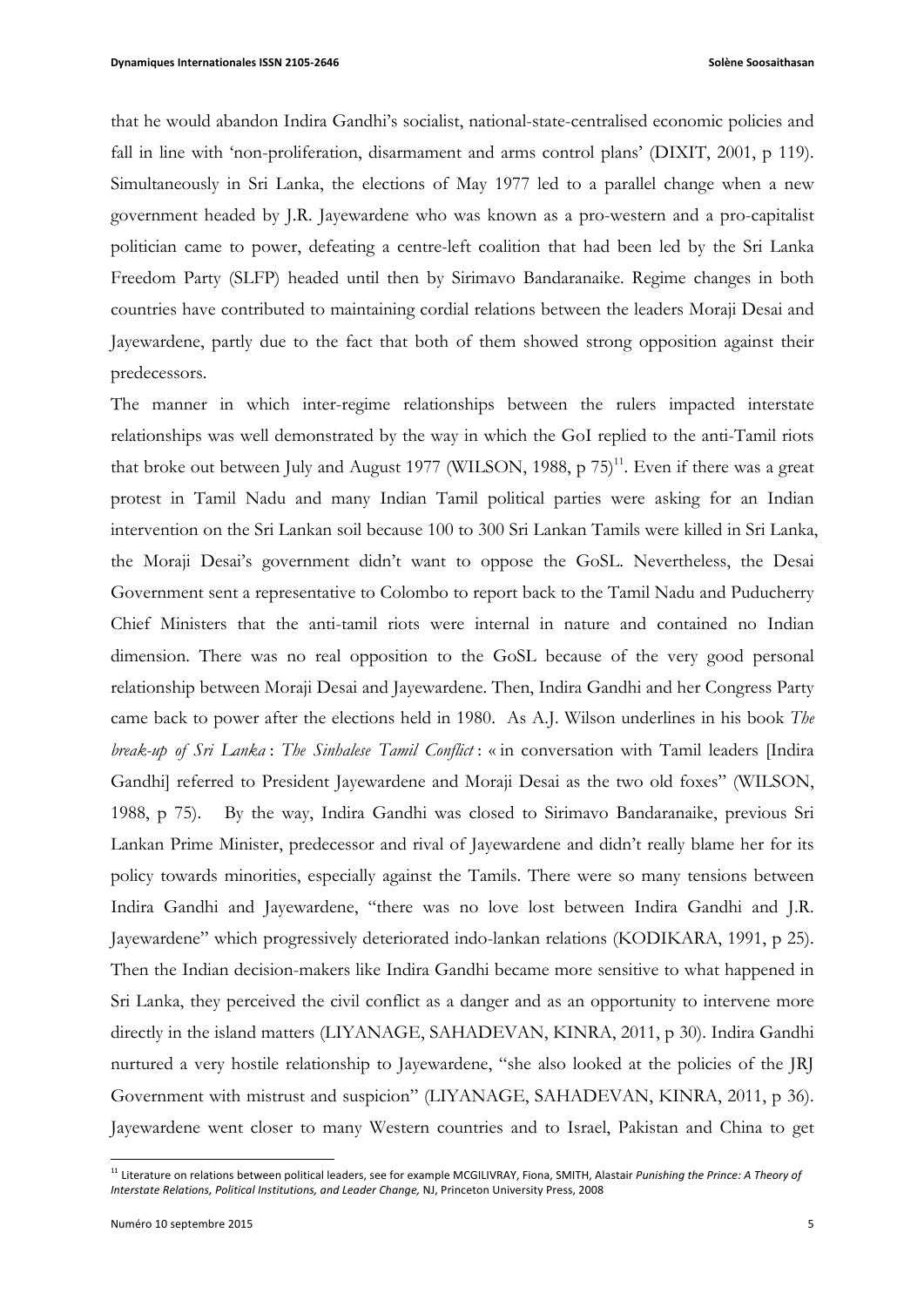some financial help in order to annihilate the Tamil guerilla groups, especially the LTTE. And because of a boomerang effect; it created an Indian dynamic against the GoSL. There were further tensions between these two political leaders (personal enmities, different perceptions on economic, social and foreign policies) (GUNARARTNA, 1993; MUNI, 1993; KAPUR, 2009; WEISS, 2012).

In particular, Mrs. Gandhi was retaliating against Jayewardene's policy of rejecting the Indian "security umbrella". And she was also upset about his efforts to gain military and economic support from other powers such as the U.S., China, and Pakistan which were not sympathetic to India's regional aspirations.

India gradually became a dominant, self- aggrandizing regional power by trying to subjugate its weaker neighbors, a tendency which escalated under the "imperial" Mrs. Gandhi in the 1980s. As part of that project, Indira deliberately armed Tamil militant groups; the LTTE was one group among them that was used to destabilize Jayewardene and the Sri Lankan small State (GUNARATNA, 1993).

#### *Crisis propagation*

Indian interventions in Sri Lanka took place many times in various ways since their mutual independence. But the 1980s, with a series of changes on the international and on the national levels led India to adopt a quiet aggressive foreign policy towards Sri Lanka. It is important to link the international progressive structural changes and the Indian interference in the Sri Lankan political matters because there is a narrow link (WENDT, 1992; LIYANAGE, SAHADEVAN, KINRA, 2011). Therefore the way how India intervened in Sri Lanka defending the Sri Lankan Tamil people was negatively perceived by the Sri Lankan decision-makers and by a large part of the Sinhala majority (GUNARATNA, 1993; NARAYAN SWAMY, 2010, WEISS, 2012). While the State Government in Tamil Nadu (India) played a very important role, combined with the pressure from Tamil political parties in competition, some governmental agencies like the Research and Analysis Wing (RAW) played an independent role (NARAYAN SWAMY, 2010)<sup>12</sup>. The events of July 1983 can best be described as a catalyst in worsening Indo- Lanka relations and giving to India a real diplomatic leverage on Sri Lanka in the form of a humanitarian argument to legitimize Indian political and military intervention in the island. The way how India and in particular Indira Gandhi intervened in Sri Lanka to defend the Sri Lankan Tamil people, especially after the Black July, have been described by some contemporary actors at that time as inappropriate for dealing with the Sri Lankan leaders and resolving the Sri Lankan conflict (LIYANAGE, SAHADEVAN, KINRA, 2011, p 49). According to various authors, India gave

<sup>&</sup>lt;sup>12</sup> Interview with Erik Solheim, Paris, April 2014.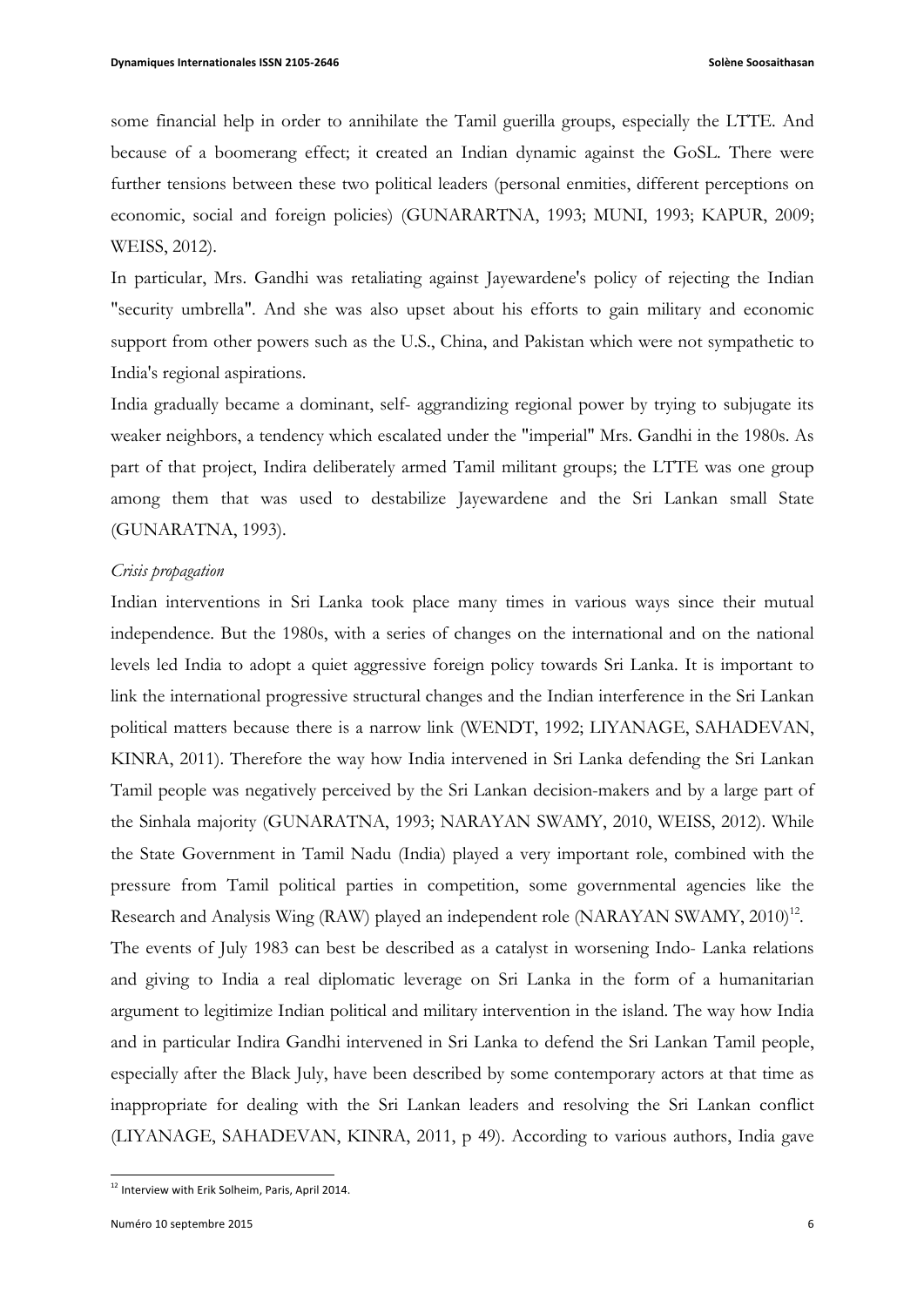shelter to Tamil rebels whenever such refuge was necessary; provided training facilities and military training to Tamil rebels; provided logistical support and even financial support; tried to influence the Sri Lankan Tamil insurgents; gave support to the Tamil United Liberation Front (TULF), a moderate Tamil political party to negotiate and to find a political solution with the GoSL; India played the role of a third actor actively involved in the conflict putting forward a political solution which fell in line with the Indian political structure; provided humanitarian assistance to Sri Lankan Tamil refugees in India and to the people affected by the war in Jaffna peninsula (DIXON, 1996; REGAN, 2002; FINDLEY, TEO, 2006).

These intervention criteria reached a climax with the signing of the 1987 Indo-Lanka Accord, India was then perceived as a fearful big neighbor State. The Indo-lanka crisis really began from 1985 to 1987 when Rajiv Gandhi, Prime minister and son of the previous PM, was finally perceived as too aggressive by Jayewardene and his Cabinet Ministers in Sri Lanka. And if the Government of India (GoI) had its own agenda, it was the same thing for the local Tamil Nadu State Government and for the Sri Lankan decision-makers and the LTTE, the Tamil rebel group which will become very soon the most prominent guerilla group (MURARI, 2012; WEISS, 2012). Tensions between India and Sri Lanka fuelled under Rajiv Gandhi and Jayewardene when the GoSL started once again to re-arm and strengthen its security forces in 1985, turning once again to countries like Pakistan, Israel and other countries to pursue its war agenda against the Tamil Rebel groups (HAGERTY, 1991). There were many negotiation rounds India "persuaded" the GoSL and various Tamil parties involved in the conflict to try to find a common political solution: for instance there were the Thimphu Talks in Bhutan, the APC and the Annexure C, Proposals of the 19<sup>th</sup> December and finally the Indo Lanka Accord. However, except maybe for the TULF under Amirthalingam which was searching a political solution, the GoSL and some Tamil Rebel groups, especially the LTTE were not really interested in the outcome of the negotiations but they played the game for a while because of what they perceived as pressures from India. While Sri Lankan decision-makers had in mind the framework of proposals they gave during several negotiations rounds, the Tamil Rebels were thinking of a separate Tamil State (*Tamil Eelam*) and were focused on the Indian military intervention in "East Pakistan" which gave birth to Bangladesh (LOGANATHAN, 2006). None of these actors were able to move out of their rigid positions. Thomas Abraham recalls that "it was not possible to persuade [the Tamil Rebel groups] or the Sri Lankan government to reach an agreement…" (ABRAHAM, 2006, p 17). Because of this, Rajiv Gandhi felt it was India's responsibility to put more and more pressure on the Sri Lankan actors involved in the civil conflict. But most of the belligerents found Indian interferences pernicious.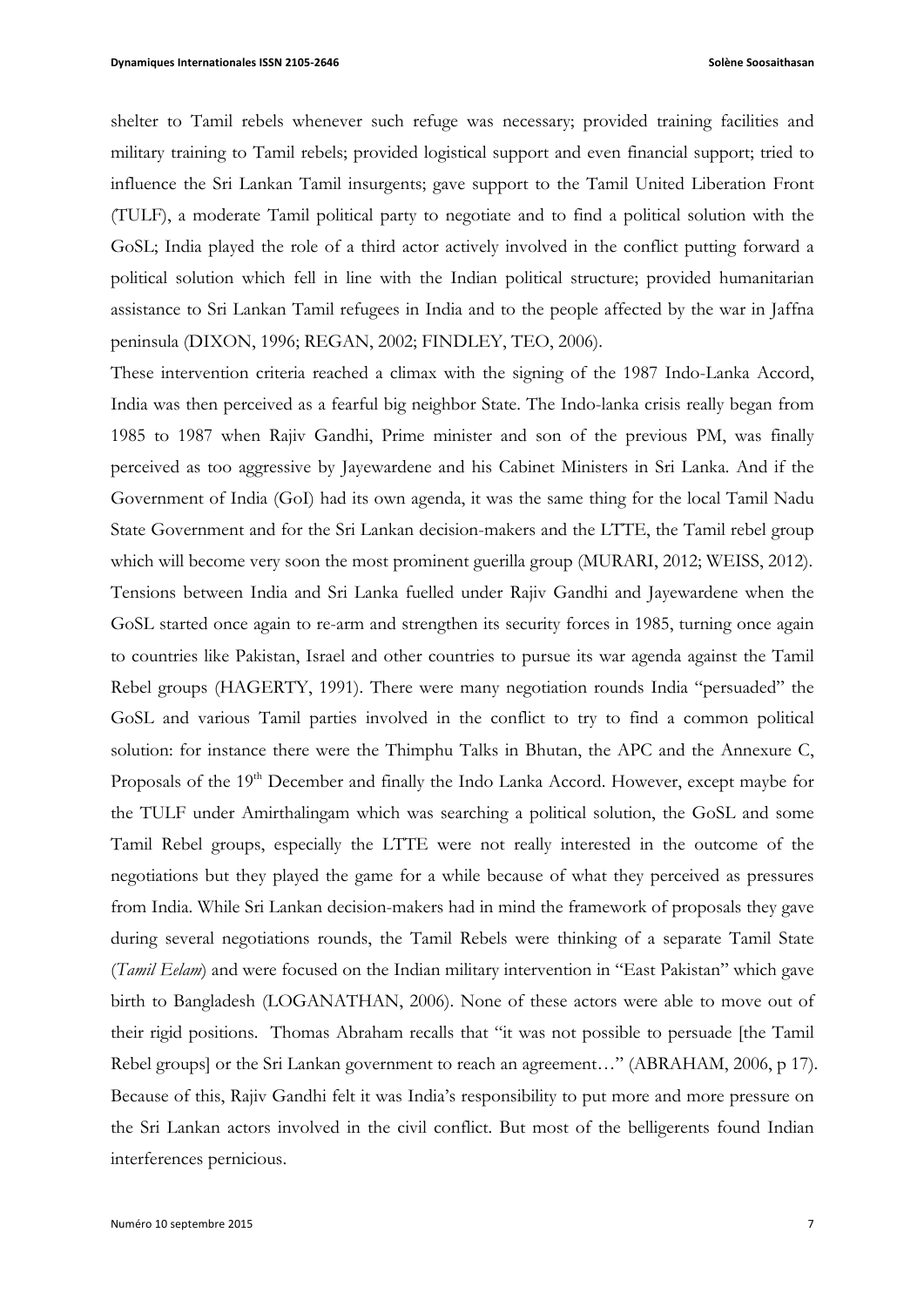#### *Bellicose Outcome for the crisis: humiliations and frustrations for India*

The quiet cordial relationship between Rajiv Gandhi and Jayewardene quickly went wrong<sup>13</sup>. Early in 1987, Prabhakaran left Tamil Nadu and returned to Jaffna peninsula in Sri Lanka. The LTTE was about to take over the civil administration in the North by conquering Jaffna. In response to these new developments, the GoSL retaliated by imposing an economic embargo and thereby making the life of the Jaffna people extremely difficult. Rajiv Gandhi called for a ceasefire but neither the LTTE nor the GoSL were ready to follow his counsels. A brief cease-fire was stopped after the LTTE was blamed for a bomb explosion in Colombo (Sri Lanka). In the last week of May 1987, the Sri Lankan security forces launched a massive military operation on the Jaffna peninsula. There were different opinions in Sri Lanka on the issue of escalating violence due to military operations and because of the choice of a military solution rather than a political one (LIYANAGE, SAHADEVAN, KINRA, 2011, p 62). The presence of different opinions within the Sri Lankan Cabinet ministers appeared to have also been linked to the struggle of political succession occurring in the South. Two of the contenders, the Prime Minister Premadasa and the National Security Minister Lalith Athulathmudali wanted a strong military action and publicly expressed their anti-Indian stand while the Mahaweli Minister Gamini Dissanayake took a conciliatory position and recognized that the GoSL had to consider India's primary position in South Asia. Jayewardene's well-known position towards the Tamil problem decided to choose the military option to resolve it<sup>14</sup>. "Operation Liberation" was led by the Sri Lankan security forces on  $26<sup>th</sup>$  May, 1987; it was a major offensive against the LTTE and, as a result, Vadamarachchi area came under the GoSL's control. Tamil Nadu pressurized New Delhi to intervene in Sri Lanka and to save the Sri Lankan Tamils from the Sri Lankan security forces. The backing of the Sri Lankan Tamils and of the LTTE seen as a freedom movement at that time was very high. And to the Indian rulers, had a victory of the Sri Lankan security forces occurred against the Tamil rebels, it would be a defeat for the Indian foreign policy agenda that had been at work in Sri Lanka since the early 1980s. Indian decision-makers would have believed that such a military victory would compromise the role of India in South Asia and towards the Tamils in Tamil Nadu and in Sri Lanka. So Rajiv Gandhi adopted a more firm attitude than even before and continued on the path opened by his mother and previous Indian Prime Minister. The GoI told the GoSL to stop its military major offensive against the LTTE because the Tamil civilians

<sup>&</sup>lt;sup>13</sup> Ranasinghe Premadasa was the Sri Lankan Prime Minister from 1978 to 1989 under Jayewardene's presidency and became in turn the Sri Lankan President from 1989 to 1993.

<sup>&</sup>lt;sup>14</sup> Gordon Weiss and many other scholars noted that the Black July happened under Jayewardene's presidency. And various ministers like Cyril Mathew were deeply involved in this anti-tamil pogrom. Such amount of violence perpetrated against a part of the population was only possible if Jayewardene and the GoSL were aware...Indeed, Jayewardene's position to Jaffna Tamils was clear, "I am not worried about the opinion of the Jaffna (Tamil) people now. Now we cannot think of them. Not about their lives or of their opinion about us. The more you put pressure on the north, the happier the Sinhala people will be here... really, if I starve the Tamils, Sinhala people will be happy", quoted by CHATTERJI, M.,JAIN B.M. Conflict and Peace in South Asia, from the *DailyTelegraph* (1983) p 136.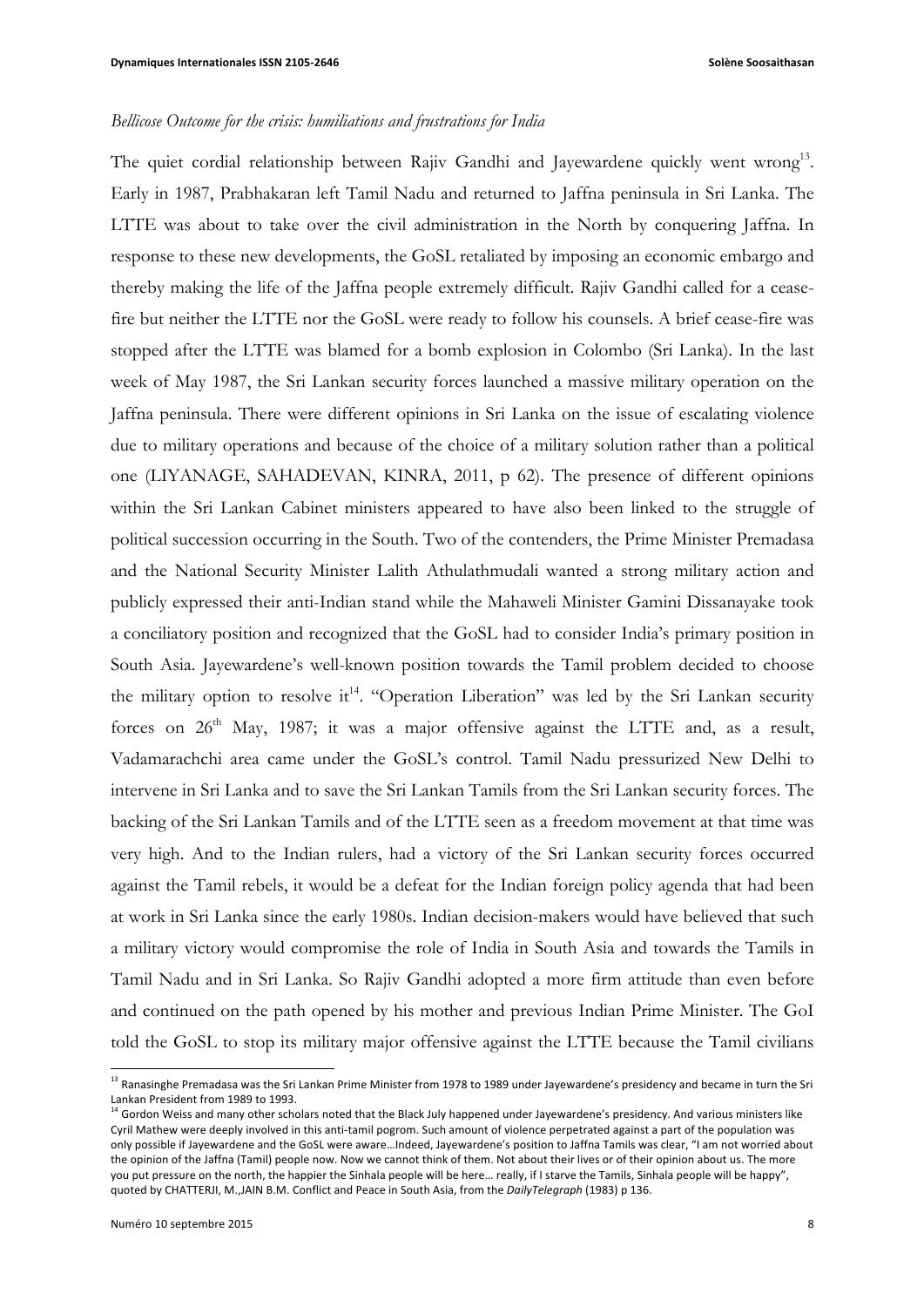were suffering in Jaffna from the embargo and from the war assaults, trying to persuade it to move once again toward a political settlement. Jayewardene and his Cabinet ministers decided that they will not listen to India. Therefore, Rajiv Gandhi's attempts to use a soft diplomatic pressure on the GoSL failed. At that moment, it was clear that the GoSL with Jayewardene and some of his Ministers engaged themselves in a show of force with India. Shortly after, on the 2<sup>nd</sup> June 1987, India tried to send humanitarian assistance to the Jaffna Peninsula through a civilian convoy of ships but these vessels were intercepted and turned back by the Sri Lankan Navy<sup>15</sup>. After the GoSL send its navy to intercept and stop these Indian ships, the Indian decisionmakers reacted to this with anger: Rajiv Gandhi was in fact furious (SINGH, 2011, MURARI, 2012). The Indian government reacted more violently than the Sri Lankan rulers could have thought. It gave birth to a situation where every actors involved were not ready to listen or to recognize the other ones. So a clash happened and those war protagonists fuelled the crisis.

At that point, India wanted to fight back Sri Lanka's impudence with a show of force to compel its small neighbor to recognize it as it should be. And simultaneously, Indian decision-makers wanted to show their support to the Tamil Rebels and to the Tamil issue. These two factors would in turn contribute to preserve the credibility of Rajiv Gandhi because he needed to show the voters in Tamil Nadu that he would safeguard the rights and interests of Sri Lankan Tamils while he also had to show to Sri Lanka that India was still a powerful country. He considered that it was his responsibility to safeguard India's dominant position in the Indian Ocean region but he had to handle the Sri Lankan problem at first. The Indian Army led the "Operation Poomalai" (Operation Garland in English) or Eagle Mission 416. Operation Poomalai involved the dropping of relief supplies on Jaffna. It was carried out by the Indian Air Force using 5 AN-32 planes escorted by 4 Mirage 2000H fighter jets as a counter measure against any potential opposition by the Sri Lankan Air Force<sup>17</sup>. The air fighter support and the violation of the Sri Lankan airspace were symbolic in nature. India wanted to assert its place in the power gaming of the region. It impacted the perceptions of a large part of the Sinhalese and thereby some Sinhala politicians spoke about passed South Indian invasions and modern ones like this one<sup>18</sup>. And no country stood strongly for Sri Lanka, showing India's dominant and undisputed position role in South Asia. So the President Jayewardene, the Mahaweli Minister Gamini Dissanayake and a few others finally recognized that they should take seriously into consideration India's interests and Tamil

<sup>&</sup>lt;sup>15</sup> « Indians to send convoy to Sri Lanka », New York Times, June 2<sup>nd</sup> 1987; "Indian Flotilla turned back by Sri Lankan Navy vessels, New York *Times*, 4<sup>th</sup> June 1987.

<sup>16</sup> Bharat-Rashak (2008), « Operation Poomalai-India Intervention », http://www.bharat-rashak.com/LAND-FORCES/Army/History/1987/Chapter02.html

<sup>&</sup>lt;sup>17</sup> « India Air Lifts Aid to Tamil Rebels », New York Times, 5th June 1987, Bharat-Rashak, «Indian Air Force in Sri Lankan Operation Poomalai-The Jaffna Food Drop », http://www.bharat-rashak.com/IAF/History/1987IPKF/Chapter1.html

<sup>&</sup>lt;sup>18</sup> Ranjith SOYSA, "The Indian Intervention on 29<sup>th</sup> July 1987- "the 17<sup>th</sup> Invasion of Sri Lanka by India in the Island's 2500 Year History", July 30<sup>th</sup>, 2013,http://www.asiantribune.com/node/63316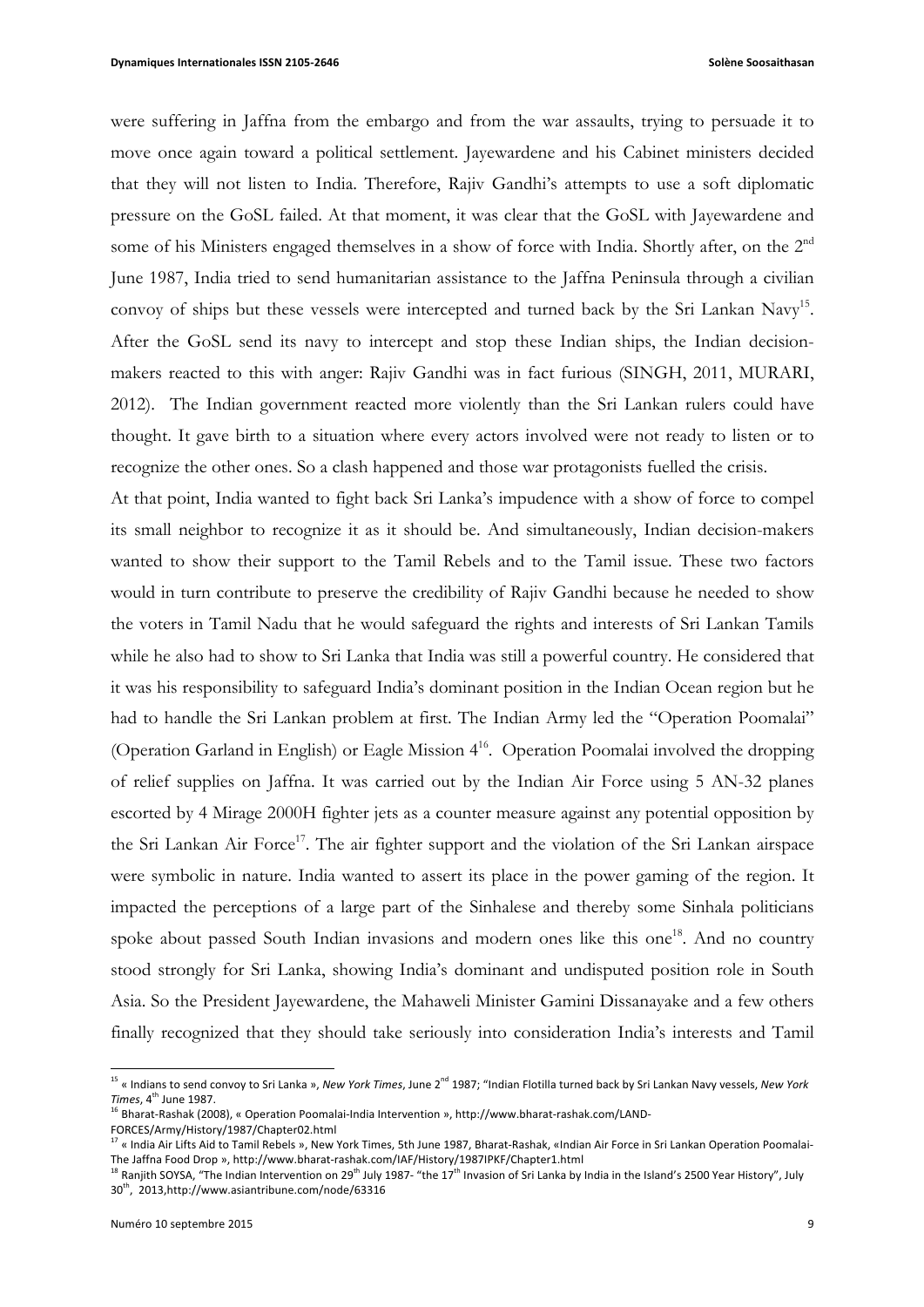demands. Whereas the Prime Minister Premadasa, the National Security Minister Lalith Athulathmudali and others still rejected India's role, they didn't want to give up Sri Lanka's sovereignty to a neighboring country. However, this second group did not provide any viable alternative plan this time and therefore the position of the first one mattered (LIYANAGE, SAHADEVAN, KINRA, 2011, p 64).

After what happened, Jayewardene found negotiating with India the only policy option left and viable for Sri Lanka (WEISS, 2012). So as quickly as possible, on the 29<sup>th</sup> of July 1987, Rajiv Gandhi and Jayewardene signed the Indo Lanka Accord. By the way, India strengthened its hegemonic position in the region. While India seemed to have strengthened its position, it was more complicated in the long-term because Rajiv's strategy was finally a mistake. Within 24 hours of signing the Accord, a small contingent of Indian forces (IPKF) landed in Jaffna and they were welcomed by the Tamil civilians as their saviours. Several political parties, the SLFP and the JVP opposed the Accord. Many UNP Cabinet Ministers refused to attend the signing ceremony at the President's House<sup>19</sup>. On the Tamil side, TELO and other Rebel groups accepted Indian advices or pressure, and although the LTTE was informed about the main lines of the Accord, Prabhakaran was not pleased at all with the content and with Rajiv Gandhi pressurizing him but the LTTE leaders were almost forced to fall in line with what the Indian decision-makers decided (SWAMY S., 2007, NARAYAN SWAMY M.R., 2010, MURARI, 2012). Prabhakaran's Sudumalai Speech on the  $4<sup>th</sup>$  of August 1987 demonstrated the real mood and position of the LTTE over the Accord (WEISS,  $2012$ )<sup>20</sup>.

By October 1987, shortly after the signing of the Indo Lanka Accord, the IPKF was at war with the LTTE especially in the Northern but also in the Eastern Provinces. From a small contingent, the IPKF gradually increased to nearly 100,000 persons to counter the intense and well-planned attacks of the LTTE (LIYANAGE, SAHADEVAN, KINRA, 2011, p 73).

Then, after many attacks and several casualties in the North between the IPKF and the LTTE and in the South between the Sri Lankan security forces and the JVP, Premadasa was elected President during the elections of 1988. He opened the way for political negotiations with the LTTE and the JVP. He accepted them to the negotiation table in order to tell him their grievances. While the LTTE took this opportunity to get a cease-fire and to be relieved for a while from the IPKF, the JVP continued to spread violence in the South. As a national leader,

<sup>&</sup>lt;sup>19</sup> The Prime Minister and then Sri Lankan President Premadasa was the greatest opponent to Indian involvement in Sri Lankan matters and to the Indo Lanka Accord. Lalith Athulathmudali, Gamini Jayasuriya were also against the Indo-Lanka Accord and the Indian presence in Sri Lanka. 

PERERA, Janaka, "Indo-Lanka Accord: Sri Lanka's 'Finlandisation'", Asian Tribune, 20th July 2013, http://www.asiantribune.com/node/63310; 

<sup>&</sup>lt;sup>20</sup> Prabhakaran's Sudumalai Speech, 4 august 1987, the Speech can be heard here at https://www.youtube.com/watch?v=-XMLu3wpCnA. See also SUBRAMANIAM T.S., "We will fight for our political objective" (Interview with Prabhakaran), vol. 27, Issue 1, January 2010, FRONTLINE, http://www.frontline.in/static/html/fl2701/stories/19870822078.htm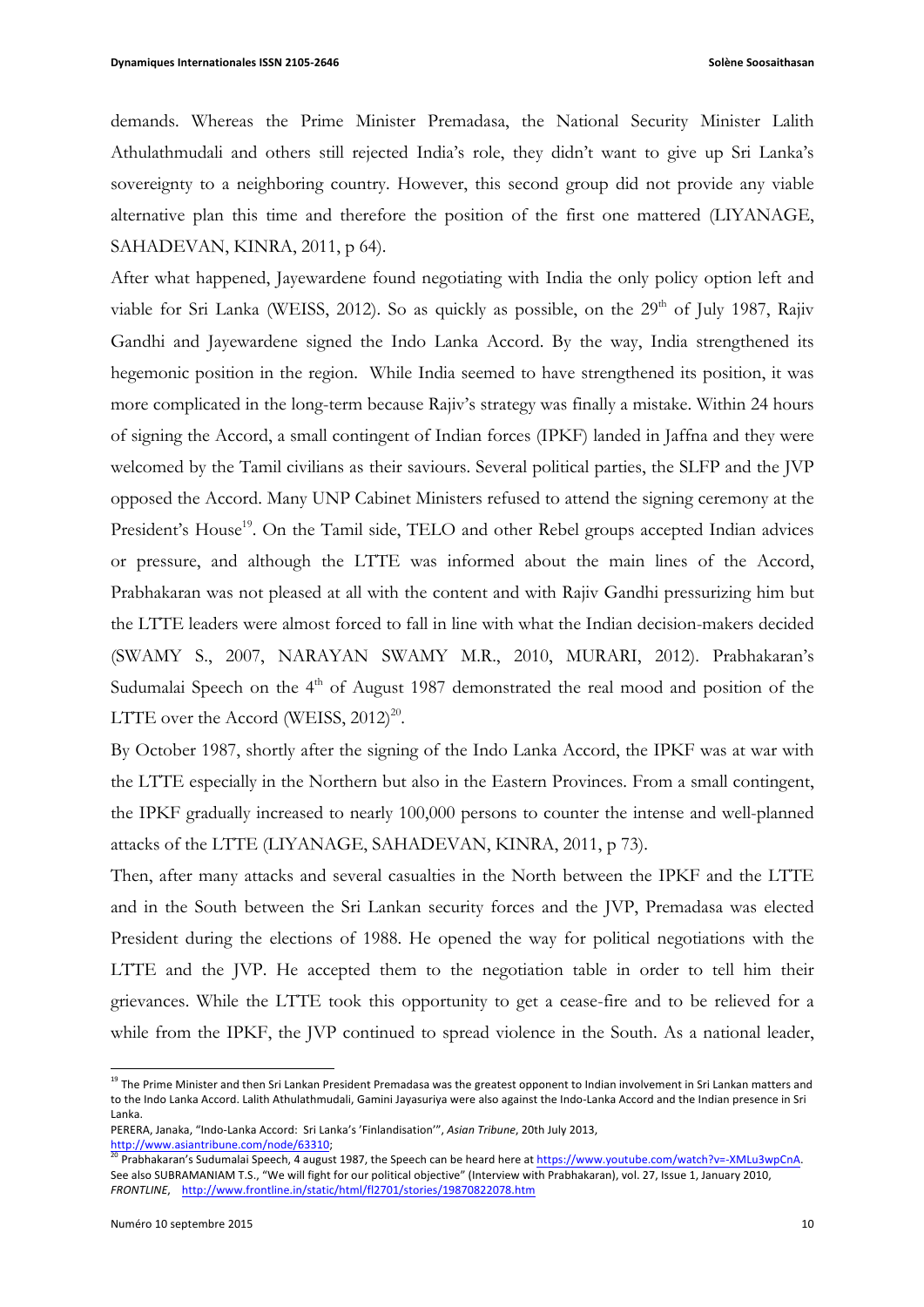Premadasa fuelled once again tensions between the two countries by asking India to withdraw its army (BROADHEAD, KEOWN, 2006, p 135; WEISS, 2012). Tensions between Rajiv Gandhi and Premadasa were at their climax. The general elections in India saw a victory for the Janata Dal coalition supported by the Bharatiya Janata Party (BJP), the communists and other heteroclites political parties came to power, all were opposed to the Congress Party. The new GoI assumed office on 2<sup>nd</sup> of December 1989 putting an end to Rajiv Gandhi's (too much?) ambitious policy in Sri Lanka. Then the new government answered positively to Sri Lanka's request and agreed that the IPKF would be fully withdrawn from Sri Lankan soil by the 31<sup>st</sup> March 1990. In fact, on 24<sup>th</sup> of March 1990, the IPKF left Sri Lankan soil with a great feeling of humiliation and frustration because of the brutal blow given by the LTTE. More than 1,000 Indian soldiers from the IPKF were killed and about twice that number got wounded.

So the inter-relationships between decision-makers have an important and real impact on the indo-lanka crisis.

#### *Second step*

Since its independence, India used to perceive itself as a democratic political regime, whatever the government changes are. When Indira Gandhi proposed India's "good offices" to find a political settlement to Sri Lanka's civil tensions, Jayewardene accepted (ABRAHAM, 2006, p 11). Even if it was only facilitation and not ordinary mediation, he might have not the choice at that moment because he had not enough leverage against India (BERCOVITCH, 1991; DIXON, 1996; FRAZIER, DIXON, 2006)<sup>21</sup>. He conveyed an All Party Conference (APC) to meet Tamil grievances and to discuss about possible solutions to their problems. At that time, Indira Gandhi backed the moderate Sri Lankan Tamil political party, the Tamil United Liberation Front  $(TULF)^{22}$ . A special envoy was sent by the GoI to meet Jayewardene, its Cabinet Ministers, the TULF leaders and various Tamil rebel groups. The results of these consultations were presented to the APC as the Annexure C document on December 1984 (LIYANAGE, SAHADEVAN, KINRA, 2011, p 53). However, India's first attempt as a facilitator failed because Jayewardene and other actors involved in the political process did their best to reject the Annexure C. So even if Indira Gandhi adopted authoritarian policies, India's legacy and way of being where showing that it was THE South Asian democracy (KAPUR, 2009). And the most important element to

<sup>&</sup>lt;sup>21</sup> "A process of conflict management where disputants seek the assistance of, or accept an offer of help

from, an individual, group, state, or organization to settle their conflict or resolve their differences without resorting to physical force or invoking the authority of the law."", BERCOVITCH, ANAGNOSON, WILLE< BERCOVITCH, Jacob, "International Mediation", Journal of Peace Research, vol. 28, n°1, February 1991, pp. 3-6; DIXON, William J., "Third-party techniques for preventing conflict escalation and promoting peaceful 

settlement", International Organization, vol. 50, n°4, 1996, pp. 653-81;

<sup>22</sup> The TULF was created in 1976. They were behind the Vaddukoddai Resolution adopted in 1976 and defined their aim, a Tamil Eelam, See SATP, http://www.satp.org/satporgtp/countries/shrilanka/document/papers/vaddukoddai\_resolution.htm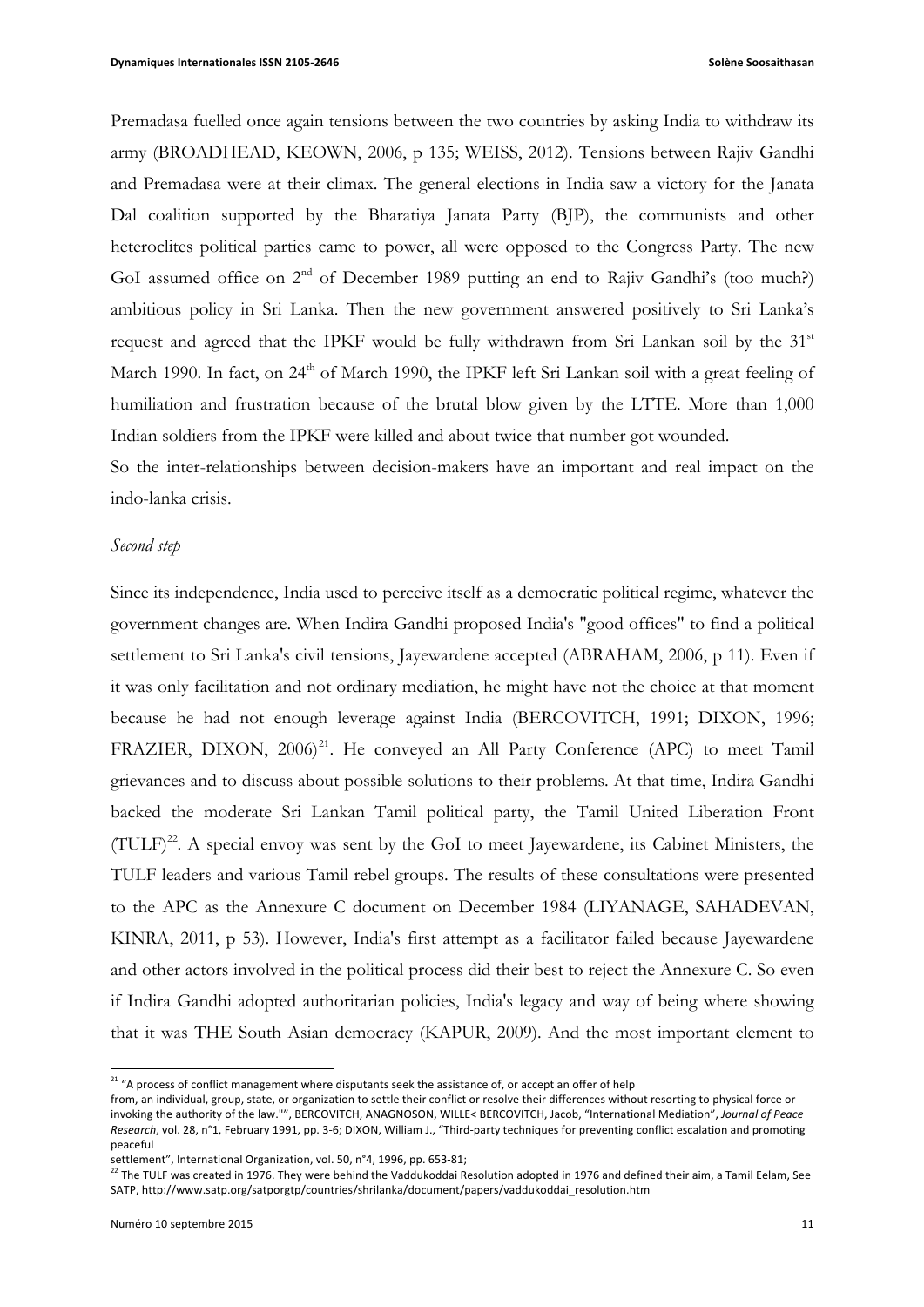notice is when Rajiv Gandhi came to power; India was once again proclaimed a democratic power that other countries in South Asia should imitate.

#### *The hubristic presentation of the leader*

As seen previously, during the Indo Lanka Crisis, there was not only one high political leader behind it. Indeed there were three Indian Prime Ministers during the Indo-Sri Lanka Crisis: Indira Gandhi, Rajiv Gandhi and finally Vishwanath Pratap Singh<sup>23</sup>. However, for this case study based on the Indo-Lanka Accord and the IPKF military intervention in Sri Lanka, the most relevant leader is Rajiv Gandhi. Because Rajiv Gandhi was inexperienced in national politics, and furthermore in international relations politics, the way he acted was compared to pride by Sri Lankan politicians and LTTE members (AGRAWAL, 2005, p 34). However, that was not really the case even if it is true that Rajiv Gandhi gained self-confidence.

It is very complicated to measure the hubristic personality of Rajiv Gandhi. The hubristic personality can be measurable via letters and correspondence, speeches, TV or radio shows, political decisions taken (OWEN, 2006; ROSENTHAL, PITTINSKY, 2006; OWEN, DAVIDSON, BRAIN, 2009; JUDGE, PICCOLO, KOSALKA, 2009; LEBOW, 2008, LINDEMANN, 2010; RUSSELL, 2011; THEAKSTON, 2011). Indeed *hubris* is an ancient Greek word meaning an exaggerated amount of pride or of self-confidence, linked to a strong self-esteem. Aeschylus showed how the Persians were full of hubris and explained by this why they finally lost against the Greek. Homer described at various moments how Achilles or Agamemnon were full of hubris when they had to take decisions (LEBOW, 2008).

Rajiv Gandhi, the most prominent leader during the indo-lanka crisis may have taken the decision to build monuments. However, it was not really the case because a large part of Indian buildings allocated to Indian leaders or to the Indian Institutions were British legacy. However as a political leader, Rajiv Gandhi tried to give a specific image of himself in India but also to the Sri Lankan leaders, in South Asia and in the international arena but without a full knowledge of what he was doing. When he came to power, "he had limited experience in politics with no real interest in it" (KAPUR, 2009, p 215). Because of a crash accident of his elder brother engaged in politics; and later on with the assassination of his mother, Rajiv Gandhi entered into politics because he was forced to carry a name and a dynasty: the Nehru-Gandhi. Given his education in an anglicized school at Dehra Dun (India) and after that he went to Cambridge (Trinity College-UK) and to Imperial College (UK), he was probably attracted by the Western World. He adopted some western perceptions (political and economic liberalism). Nevertheless, even if it was the

<sup>&</sup>lt;sup>23</sup> Harish Kapur consecrated an entire book on the Foreign Policies of India's Prime Ministers. He interestingly noted in his preface that he had focused on "the personality factor and leadership in the determination of the foreign policy" and "individual personality connected with the decision". It sounds relevant to the Indo-Lanka crisis and how leaders like Rajiv Gandhi dealt with.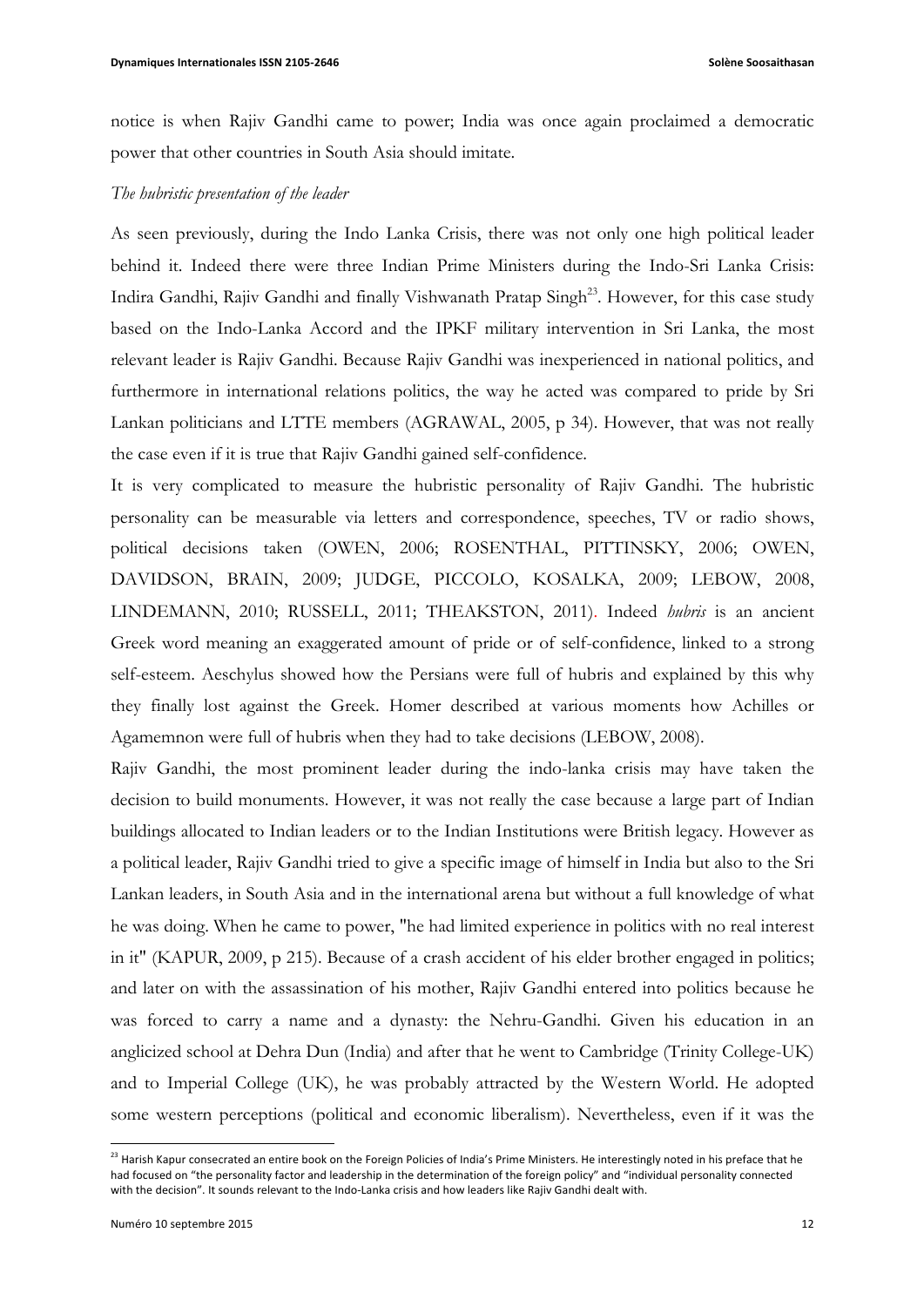case, the way he finally evolved was another matter; "India was ideologically non-aligned, officially committed to socialism, and politically aligned to the Soviet Union" (KAPUR, 2009, p 216). So he was more or less forced to follow the path of his predecessors, especially his mother and former Prime Minister Indira Gandhi because there was no revolutionary change in the domestic, regional or in the international arena. In a sense, we can say that path dependence can be applied to him too (KRASNER, 1984; PIERSON, 1996; MULLER, SUREL, 1998; HOWLETT, RAYNER, 2006; PALIER, 2010). His decisions were highly influenced by a political environment already predefined.

### *Hubristic personality and its negative influence on other leaders*

When he began his foreign policy, his impact was important on other political actors too, especially on Sri Lankan belligerents. The way Harish Kapur qualifies him as "impulsive" and "impatient" signifies a lot because of what happened in Sri Lanka (KAPUR, 2009, p 215). He seemed to have adopted strong views in regard to what he wanted to project of himself internationally. So he quickly became an ambitious leader acquiring some international status and visibility. He left his imprint as a Prime Minister on the foreign affairs and even on the Sri Lankan civil conflict. Rajiv Gandhi gained confidence in foreign affairs matters but the Sri Lankan politicians and the LTTE perceived it as too dangerous. He was very smart, selfconfident in the negotiations with other leaders but was also finally perceived as over-reacting (KAPUR, 2009). However, the way he involved in the Sri Lankan conflict would have been a way to distract people from domestic or internal problems: Bofors scandal, etc<sup>24</sup>. It appeared to a lot of people that Rajiv Gandhi was seeking to protect corrupt associates, and perhaps even himself. This had grave political implications for him  $(...)^{25}$ . Rajiv Gandhi was indeed criticized for taking India back to old practices of manipulation for personal and practical reasons, following his mother's example. It created once again an authoritarian atmosphere in India and its neighborhood. However, according to Meena Agrawal who is not really neutral and seems closed to Gandhi's family, Rajiv Gandhi was accused by the opposite party but was innocent in the Bofors Scandal (AGRAWAL, 2005).

- **The enemy's image?** First of all, how is defined an enemy? It depends on actors, on their environment and on their perception. The Indian decision makers like Rajiv Gandhi did not consider the GoSL neither the LTTE as their enemies. And in turn, Sri Lankan belligerents did not consider India as a true enemy. However, there were a lot of tensions between them because

<sup>25</sup> 'Developments in South Asia', *Strategic Survey*, 88 (1), P 144, pp 142-149, http://dx.doi.org/10.1080/04597238708460752

 $24$  "Rajiv Gandhi wanted Bofors Money to rule the Congress: Ex- CBI Chief", The Times of India, 14 November 2013,

http://timesofindia.indiatimes.com/india/Rajiv-Gandhi-wanted-Bofors-money-to-run-Congress-Ex-CBI-chief/articleshow/25720914.cms,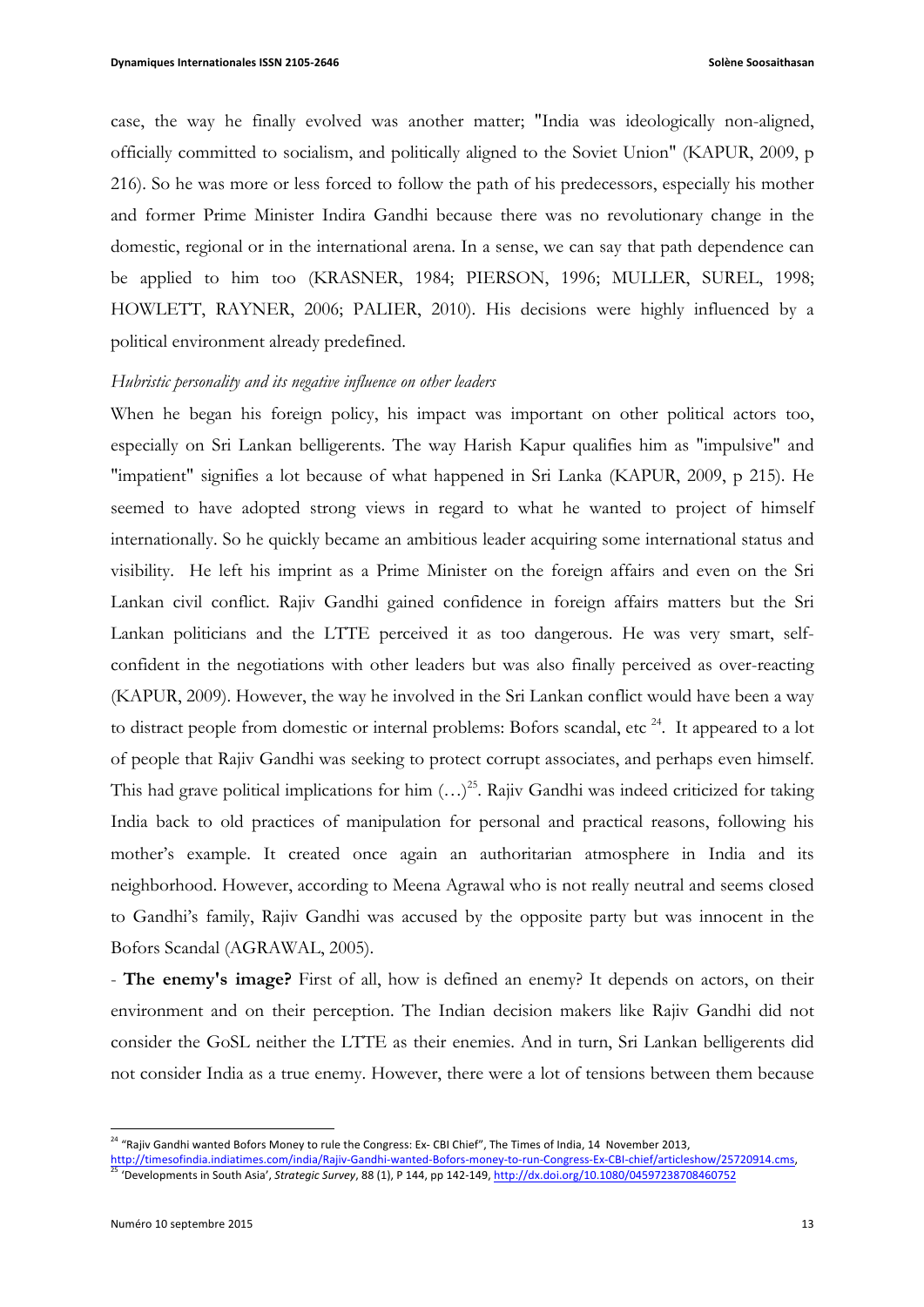they mistrust one another, "allies tend to fight each other" (MAOZ, TERRIS, 2007, p 101). And one can consider that Sri Lanka perceived India as an enemy when "a State considers another State as an actual or potential enemy to the extent that it perceives the latter's intentions or actions as threatening the focal State's interests" (MAOZ, TERRIS, 2007, p 101). However, even if the indo-lankan relations were under tension, no true enmity was openly declared. Even if there are slight varying degrees, mistrust and enmity are not interchangeable in their use. Indeed, it is not only Sri Lanka which remains difficult to India to handle with but South Asia too. Like his predecessors, Rajiv Gandhi was not able to make any substantive headway in developing relations with any of those South Asian leaders except Bhutan. The Sri Lankan President Jayewardene did not seek India's help to resolve the Sri Lankan conflict. Even if he tried to get closer to Rajiv Gandhi at the beginning, he became quickly mistrustful and fearful of India and of its ambitions. Rajiv Gandhi did not succeed to be trusted by the Sri Lankan leaders, nor did he have the capacity of forcing them to fall in line with India's objectives and ambitions. Rajiv Gandhi and his foreign ministers or advisers finally found difficult to resolve the Sri Lankan conflict because there were numerous actors: the GoSL, the TULF and various guerrillas groups. The two most prominent adversaries of the Indian government for the good implementation of the Indo-Lanka Accord were the GoSL and the Tamil rebel group LTTE. In fact, Jayewardene accepted to sign and implement the Accord but he was subtle to do the things his own ways. He was not so happy that such an Accord opened the way for India's interference in Sri Lankan internal affairs but he was also very smart to divert the focus on something else… Prabhakaran apparently accepted to fall in line with India but that was not really the case, he quickly took an open opposite path. And with Prabhakaran who engaged the LTTE in a war against the IPKF presence in the Northern and Eastern areas, India had no more choice than becoming a part to the conflict. While the GoSL wanted to maintain Sri Lanka's territorial integrity, the LTTE did not want to give up his ultra aim of a separate territory where Sri Lankan Tamils were living in the Northern and Eastern Provinces. So India was stuck in the middle and finally got trapped in the conflict. The way how Rajiv Gandhi interacted with Prabhakaran led to a very conflictual path, one can say them same thing for Prabhakaran, he would have "forgive(n) damage to its interests, but not injury to its honour, and certainly not when this is done in a spirit of priggish self-righteousness" (WEBER, LASSMAN, SPIERS, 1994).

#### **- The political regime**:

3: authoritarian regime; 2: combined regime but rather an authoritarian one; 1: more or less democratic ; 0 : democratic.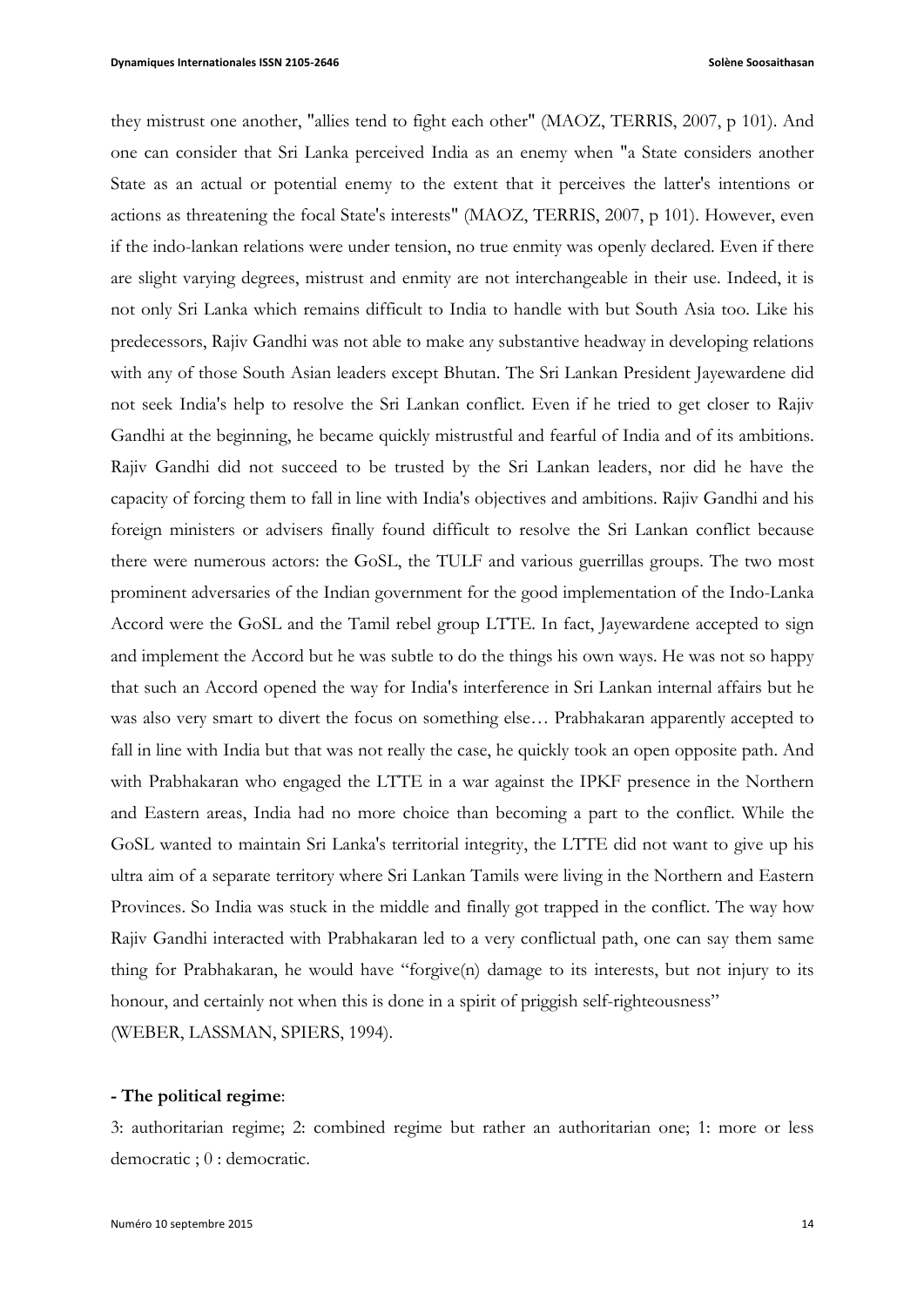< The Indian political regime is rather a democratic one (1).

#### • **Hubristic presentation of the leader**

3 : strong appearance; 2 : moderate ; 1 : weak ; 0 : no hubristic show of force.

< The leader has a moderate one (2)

#### • **The image of the enemy**

3: very strong and visible images of the enemy; 2: important images; 1 : presence of images but without any dogma;  $0:$  no image of the enemy.

< Presence of images but without any dogma (1)

### *Third Step*

Dramatic changes occurred in South Asia, in the 1980's and not only in the international arena; Indo-Lankan relations reveal much about it.

#### Before the Crisis

**Deterrent policy**: The configuration of international forces was changing in the 1980's. Indian decision-makers, especially Rajiv Gandhi had to take this into account while negotiating with the Sri Lankan rulers for example. The USSR was in the midst of a major transition. The Brezhnev period had passed and Mikhail Gorbatchev, leading the USSR from March 1985 and belonging to a new generation of leaders, appeared to be determined to democratize the Soviet system, and seek an understanding with the United States. But at the same time, the Soviet Union also began to show signs of international decline. Gorbatchev withdrew the USSR from Afghanistan, diminished the Soviet military presence and witnessed the decline of communism in Eastern Europe, its disappearance from Eastern Germany with the reunification of GDR and FRG. However, even if USSR's influence decreased, Rajiv Gandhi did not take any steps to distance himself from the Soviet Union. In fact, he continued to follow the path opened by his predecessors. There was no explicit attempt to move away from Moscow; Rajiv Gandhi forged a personal relationship with Gorbatchev (KAPUR, 2009, pp. 221-222). And given this positive relationship with the USSR, India and the United States have been closer and closer under Rajiv Gandhi than under any other predecessors. However, with the education he received and the political formation he went through, the United States were the country he was genuinely attracted to. Therefore, he was willing to get closer to the United States because there were signs of slight and complex mutations in the attitude of the American leaders towards India in the mid-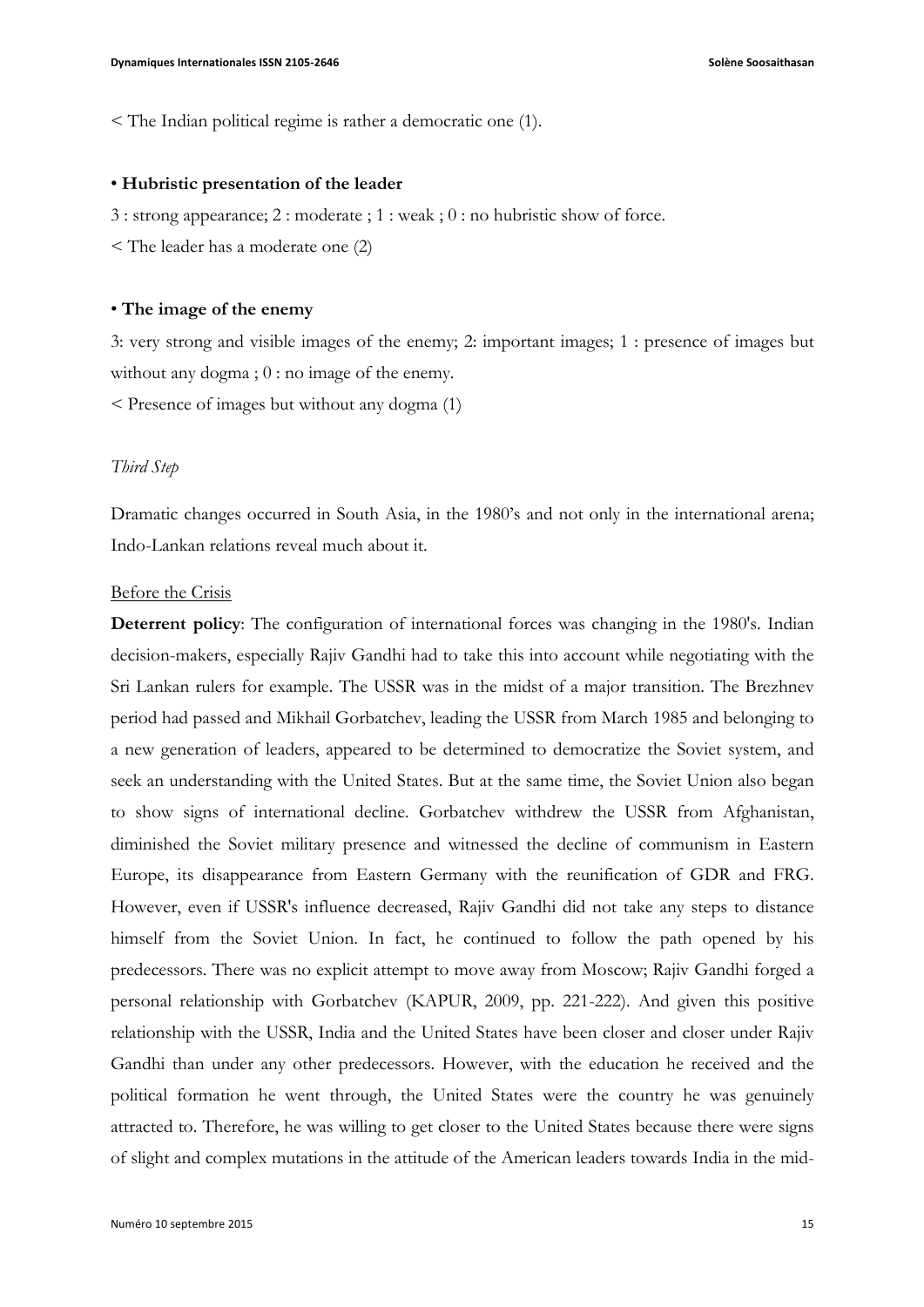eighties. Ronald Reagan was considering that India can be of a great help because of China's expansion and potential threat, USSR was at that time on the decline and Pakistan was moving away with some fundamentalist movements within the government and within the army: "The Reagan administration was presumably well-briefed on Rajiv Gandhi: that he was ideologically closer to Washington, that he was personally pro-western in his political make-up (…)" (KAPUR, 2009, pp. 223).

However, Rajiv Gandhi was not inclined to nurture the same love towards China. When he became the Prime Minister, he was not really willing to pursue his mother's will to get normal relations with China. But progressively and relatively quickly, he changed his mind and opened the way for a closer relationship between India and China (KAPUR, 2009, pp. 224-228).

And when considering the relations between India and Sri Lanka before the crisis, the first phase lasted from July 1983 to October 1984 when Indira Gandhi ruled, following the Ethnic Riots, India began to assume a mediatory role through G. Parthasarathy who was negotiating the principles of settlement, known as 'Annexure C', between the GoSL and the Tamil groups. A second track that Indira Gandhi concurrently pursued was to promote and encourage on lndian soil various Sri Lankan Tamil militant groups under the direction of the Research and Analysis Wing (RAW). As Muni admitted, RAW was asked to penetrate these groups "providing them with training, money and arms to limit their militancy, erode their external linkages and bring them under Indian influence" (MUNI, 1993).

Like his mother and predecessor, Rajiv Gandhi followed Indira Gandhi's example. Indira Gandhi adopted two tracks policy, the first one was a diplomatic one and the another one was more officious and a more subtle one which was against Jayewardene and the GoSL's interests. So did Rajiv Gandhi. And his aim was not to promote the LTTE the sole representatives of the Sri Lankan Tamils but to use them and many other Tamil rebel groups to win negotiations with the GoSL. After various political negotiations with the Indian Prime Minister, then Jayewardene choose the military option with the Vadamarachchi Operation even if he knew that it will not please India. At that point, Jayewardene's decision was perceived as provoking India's supremacy. So Rajiv Gandhi decided to intervene more directly. By boat and air, relief supplies were sent to Jaffna in June 1987 to be followed by the Indo-Sri Lanka Accord in July. So at that time, the Sri Lankan President Junius R. Jayewardene tried to use some means to counterbalance India's powerful position. In fact, the Sri Lankan army couldn't militarily oppose the Indian army; it seems evident because there is a show of force between a very small State and a bigger one. For example, in 1986 the Indian army had 1,260,000 in the regular forces and more than 200,000 men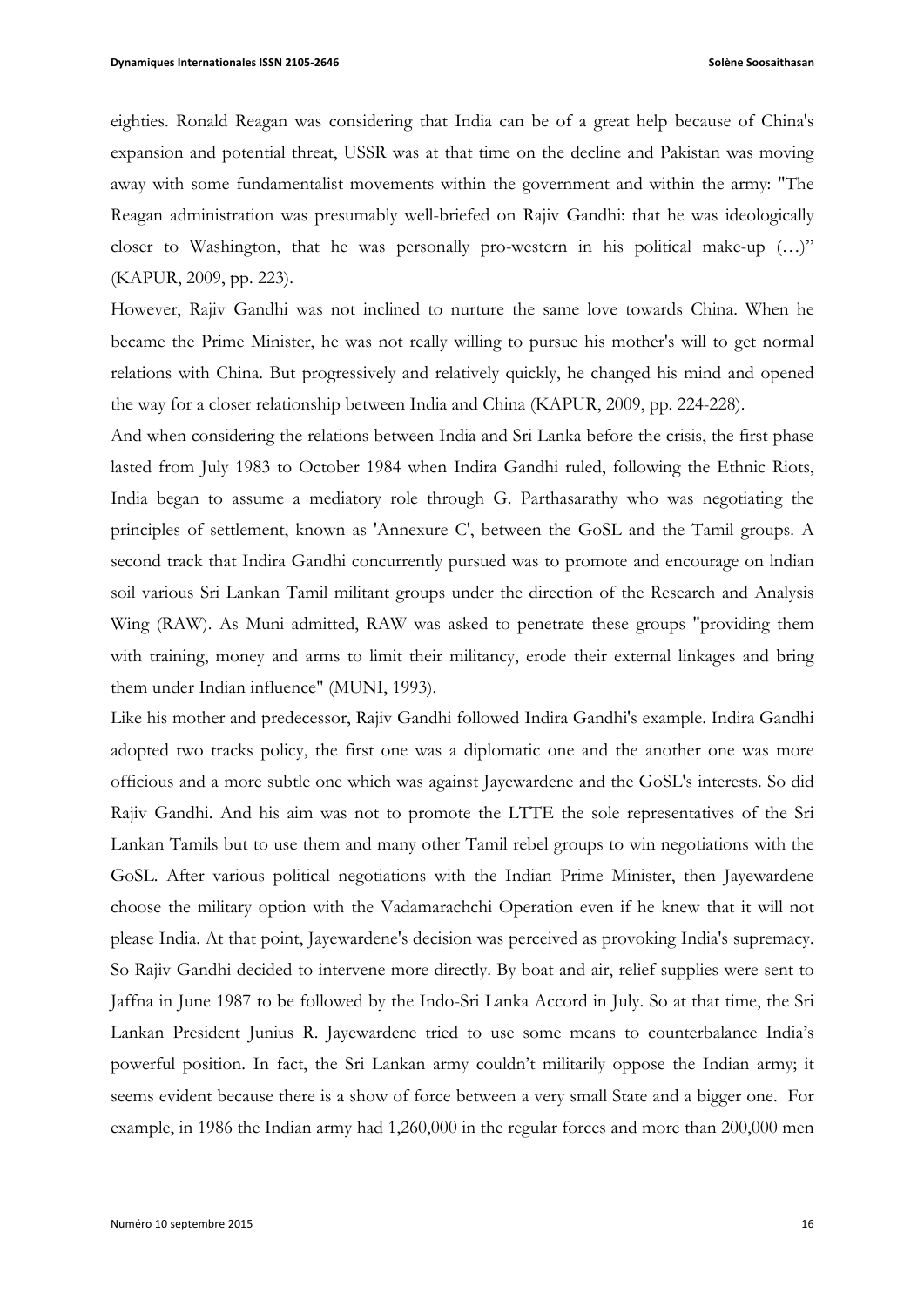in the reserves whereas Sri Lanka had only 37, 660 including active reservists<sup>26</sup>. So if Sri Lanka could not counterbalance India on its own, Jayewardene and his Cabinet ministers tried to get closer to western countries in the early 1980s.

-**Reinsurance policy**: According to The Military Balance from the IISS in 1987, the Indian army had real offensive military capacities while Sri Lanka has been a small State with smaller capacities<sup>27</sup>. There was no detailed data on Indian defensive military capacities because the survey of 1987 was not clearly giving access to it. Instead of that, those data may show that in 1987, from a structural point of view, that India had no real distinct offensive-defensive military capacities. Towards a small neighboring State as Sri Lanka, there was no real need to frighten it with heavy weapons. However, India needed to establish for itself a dominant and coercive position while maintaining apparent cordial relations with Sri Lanka. For instance, in May 1987, while Sri Lankan security forces launched a massive military operation called 'Operation Liberation', the Indian government was not inclined to accept such an insult. To India, a victory for the Sri Lankan army against the rebels was a defeat for Rajiv Gandhi's foreign policy agenda that had been at work in Sri Lanka. When the GoI asked the Sri Lankan President Jayewardene to stop its military assault and move toward a negotiated settlement, the GoSL did not want to surrender to India's pressure. So, on 2nd June 1987, the GoI decided to send humanitarian assistance through civilian ships to Jaffna peninsula. But those ships were intercepted and turned back by the Sri Lankan Navy. After all these events, full of anger, Rajiv Gandhi decided to use a show of force to give Sri Lanka a good lesson about India's Importance in South Asia and in the international arena.

#### - **Economic Policy**

Since its independence, India's economy grew at an important rate and until the 1980s, 3 to 4 percent per annum. In the 1980s, "the Indian economy has grown within the framework of a democracy" (KOHLI, 2006). Under Rajiv Gandhi, India was not really going through an economic crisis, even if Atul Kohli thought quite the opposite "while budget deficits and the size of the public debt grew during Indira Gandhi years, it was downright modest in comparison to what followed in the Rajiv period" (KOHLI, 2006). Debt was combined to a period of high growth rate. There were no international economic sanctions from the International community because Indian intervention in the Sri Lankan conflict was perceived in the Western countries as a good gesture but also as normal from a regional power.

<sup>&</sup>lt;sup>26</sup> As*ia and Pacific (IISI)*, India, see p 154 and Sri Lanka, see p 168, http://www.tandfonline.com/toc/tmib20/87/1#.VajbAKTtlBc <sup>27</sup> The Military Balance (IISI), pp. 156, 157 (Indian Military capacities) and pp. 171, 172 (Sri Lankan Military capacities). http://www.tandfonline.com/toc/tmib20/87/1#.VajbAKTtlBc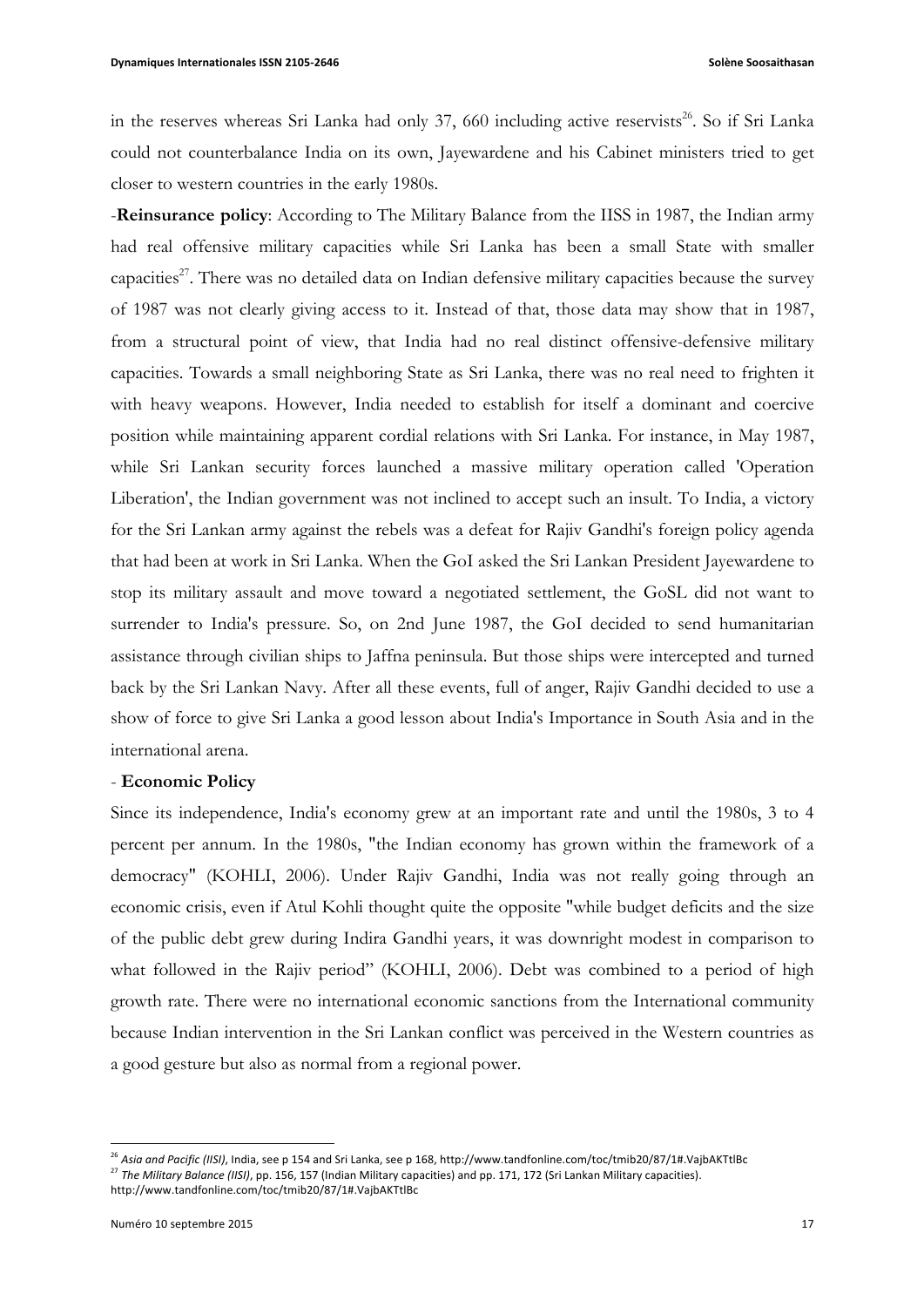**-Policy of recognition (what kind of recognition in the international arena?):** By proposing the Indo-Lanka Accord and showing an interest on resolving the Sri Lankan conflict, Rajiv Gandhi was perceived as the key intermediary between the GoSL and the LTTE. Rajiv was even proposed for the Peace Nobel Price<sup>28</sup>. And, even if the USSR was an ally, the United States and a large part of the International Community supported India's initiative for resolving the conflict. India was still perceived as a stable and pacific power, and one of the main leaders of the Non-Aligned Movement. In 1956, Nehru opened the way for India to be heard in the international arena and to become a recognized power in Asia and on the international arena. But recognition has not been a simple matter when it deals with various and powerful Asian States like China and Pakistan for example.

### **• Policy of deterrence (2).**

**<** 3: strong; 2: moderate; 1 : weak ; 0 : null.

#### **• Reassurance policy (2)**

 $\leq$  3: very good; 2: good; 1 : weak ; 0 : very weak.

## **• Economic policy (1)**

 $\leq$  3: good; 2: quiet good; 1: difficult ; 0 : very difficult

#### **• Symbolic policy (1)**

From an Indian point of view during the Crisis, the Indian decision-makers believed that they were recognized. There was a minor denial of recognition (perceived especially by Rajiv Gandhi) and Indian leader did not take any decision to be better recognized and/or accepted.

3: Major Recognition problems; 2: Significant problems; 1: minor problems; 0: no problem

#### *Fourth Step*

#### During the Crisis

New Delhi's initiative, which led to the Accord of 29th July and the arrival of thousands of Indian troops on the island, was in large measure unproductive. It was undertaken against the wishes of Sri Lanka's leaders, and it has not succeeded incompletely ending the fighting on the island. In effect, it has turned India from a protector of the Tamils to a force attempting to control them. The transfer of Indian troops to Sri Lanka has also reawakened old fears about

<sup>&</sup>lt;sup>28</sup> "Nehru and Indian Foreign Policy. 27<sup>th</sup> Anniversary of Indo-Lanka Accord", *The Island*, 26 July 2014, http://www.island.lk/index.php?page\_cat=article-details&page=article-details&code\_title=107437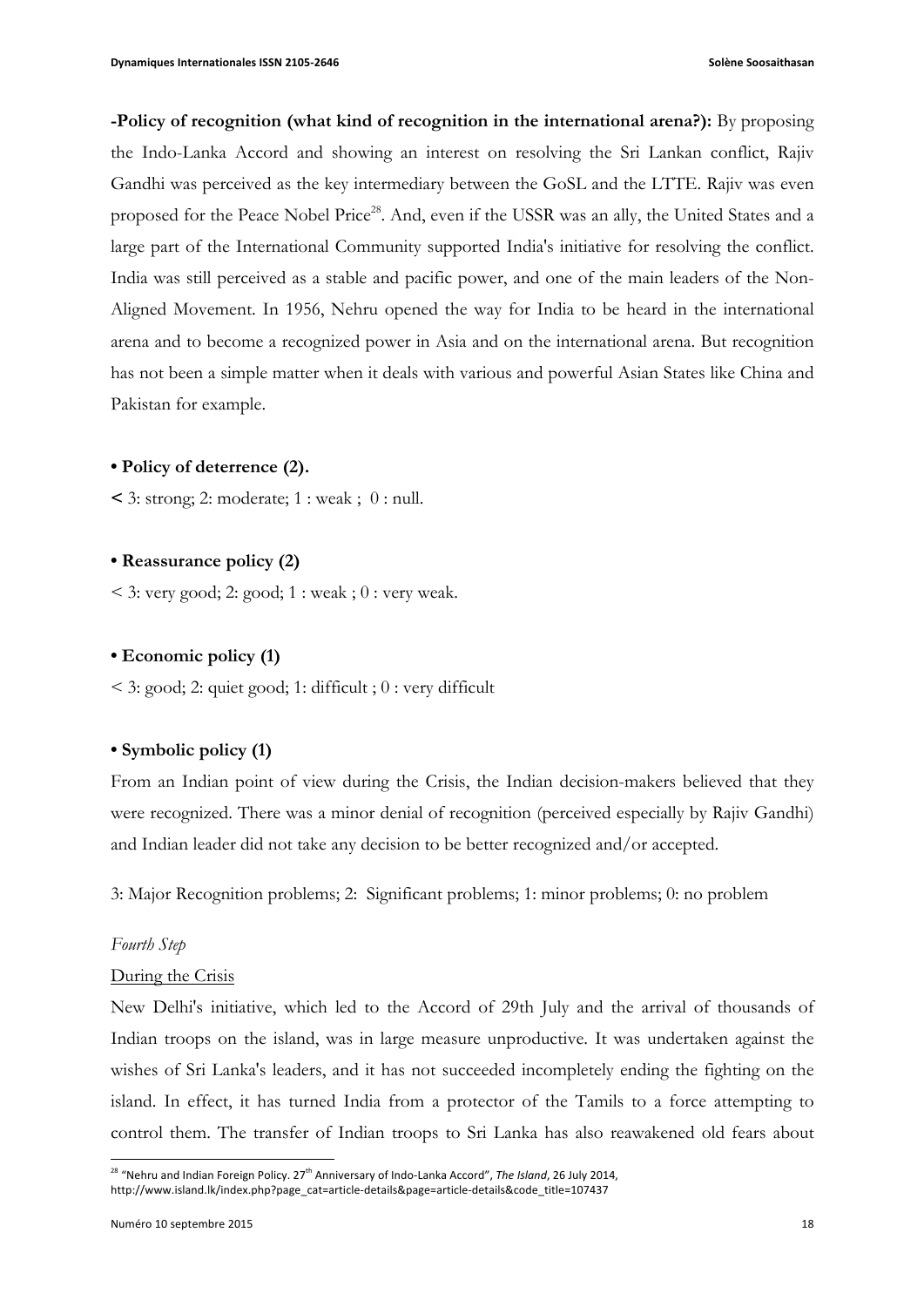their own security in the minds of India's smaller neighbors<sup>29</sup>. "At this point India intervened to compel President Jayewardene to halt the advance. It did so partly because it feared massacres of civilians and LTTE's annihilation if the Sri Lankan army entered Jaffna, partly because Gandhi needed a diplomatic triumph, and partly because he was under pressure from the Tamils in the south of India to prevent a bloodbath of Tamils in Sri Lanka"30.

- **Deterrence policy:** Rajiv Gandhi forced the Sri Lankan President Jayewardene to accept the Indo-Lanka Accord and the Indian intervention by threatening to send the Indian army into Tamil northern and eastern areas with or without his consent. And when the Indian army arrived in Sri Lanka in 1987, it reached unto 53,000 men while the Sri Lankan army was only compound of  $40,000$  men<sup>31</sup>.

According to that, Jayewardene was officially showing he accepted the Indo-lanka Accord and the Indian Intervention. But in private, archives show that he finally nurtured bad relations with Rajiv Gandhi. This type of relationship between leaders badly affected the outcome of the Indo-Lanka Accord and influenced how India would later handle the Sri Lankan conflict.

In perspective, recognition policy or recognition denial- The Indo-Lanka Accord had been imposed on both Sinhalese and Tamil extremists components against their wills, even if some actors like government members or the LTTE showed officially their consent. However, officiously, it was another story and the different parties involved in the conflict showed their true ambitions when they were eager to blow violence on their adversaries.

#### • **Policy of deterrence (3).**

 $\leq$  3 : strong ; 2 : moderate ; 1 : weak ; 0 : null

#### **• Reassurance Policy (1)**

 $<$  3 : very good ; 2 : good ; 1 : weak ; 0 : very weak

#### **• Economic policy (2)**

 $\leq$  3: good; 2 : quiet good ; 1 : difficult ; 0 : very difficult

#### **• Symbolic policy (3)**

 

From an Indian point of view during the Crisis, the Indian decision-makers believed that they

<sup>&</sup>lt;sup>29</sup> 'Developments in South Asia', *Strategic Survey*, 88 (1), 1987, pp 142-149, http://dx.doi.org/10.1080/04597238708460752, p 143.

<sup>&</sup>lt;sup>30</sup> (1987), 'Developments in South Asia', *Strategic Survey*, 88 (1), 1987, pp 142-149, http://dx.doi.org/10.1080/04597238708460752, p 146.

<sup>&</sup>lt;sup>31</sup> 'Asia and Australasia', The Military Balance, 88(1), 1988, pp 146-172, p 177, http://dx.doi.org/10.1080/04597228808460000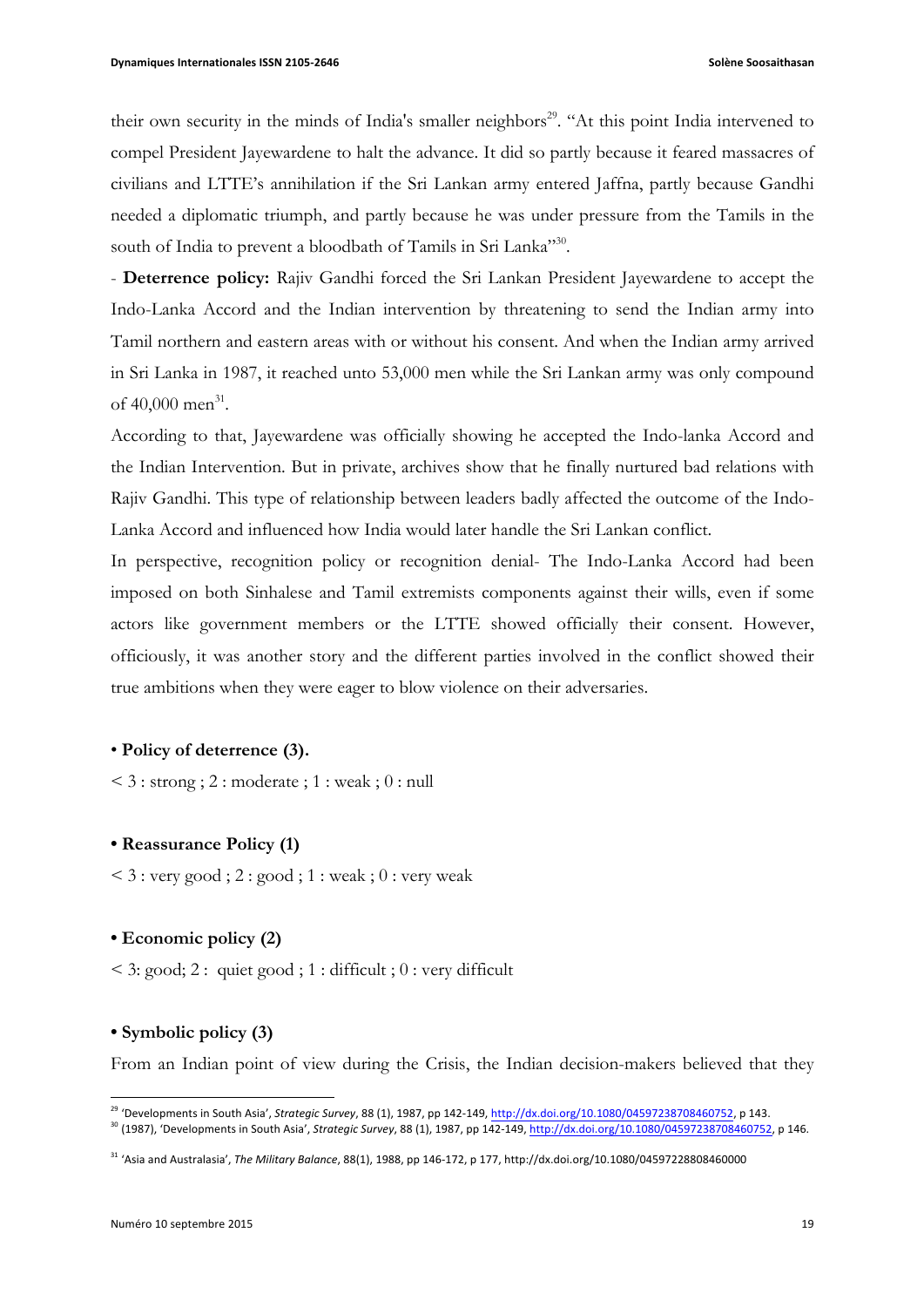were recognized. But it quickly went wrong. Prabhakaran and Premadasa denied recognition to Rajiv Gandhi and refused India's direct and active interventions in the Sri Lankan Conflict. High recognition Issues and finally perceived by Rajiv Gandhi. Prabhakaran decided that the LTTE must fight the IPFK and be engaged in an open war against India.

3: Major Recognition problems; 2: Significant problems; 1: minor problems; 0: no problem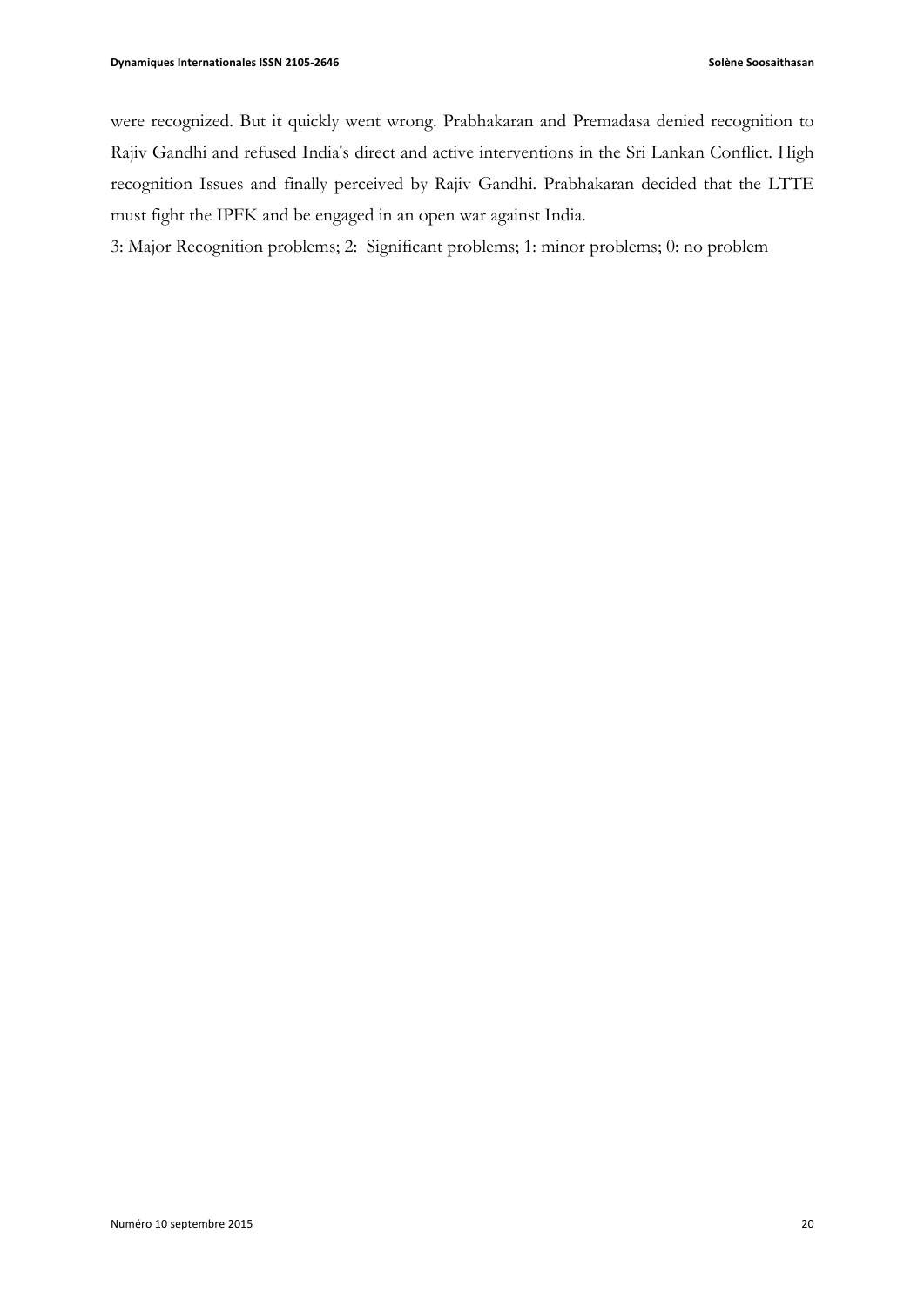## **BIBLIOGRAPHY**

## **Theoretical Books**

LINDEMANN, Thomas, Causes of war, The struggle for Recognition, Colchester, ECPR Press, 2010

LEBOW, Richard N., *Coercion, Cooperation and Ethics in International Relations*, New York, Routledge, 2007.

RISSE, Thomas, ROPP, S.C., SINKKINK, Kathryn (Eds.), *The Power of Human Rights: International Norms and Domestic Change*, Cambridge, Cambridge University Press, 1999.

WENDT, Alexander, *Social Theory of International Politics*, Cambridge, Cambridge University Press, 1999.

## **Specific Books**

AGRAWAL Meena, *Rajiv Gandhi*, New Delhi, Diamond Books, 2005.

BROADHEAD, Philipp, KEOWN, Damien, *Can Faith make Peace? Holy Wars and the Resolution of Religious Conflicts*, London/ New York, I.B. Tauris, 2006.

DE SILVA, K.M*., Regional Powers and Small State Security: India and Sri* Lanka, 1977-1990, Washington D.C., Woodrow Wilson Press Center, 1995

DE SILVA, K.M., WRIGGINS, Howard, *J.R. Jayewardene of Sri Lanka. A Political Biography, the First Fifty Years*, Honololu-United States, University of Hawaii Press, 1988

DIXIT, J.N., India's Foreign Policy and its Neighbours, NEW Delhi, Gyan Publishing House, 2001

GHOSH, P.A., *Ethnic Conflict in Sri Lanka and Role of Indian Peace Keeping Force (IPKF),* New Delhi, APH Publishing Corporation, 1999

GUNARATNA Rohan, Indian intervention in Sri Lanka: The Role of India's intelligence agencies, Colombo, South Asian Network on Conflict Research, 1993.

KAPUR, Harish, *Foreign Policies of India's Prime Ministers*, Lancer International, 2009

KRISHNA Sankaran, Postcolonial insecuritie: India, Sri Lanka, and the question of nationhood, Minnesota, Borderlines, 1999

LIYANAGE, Sumanisiri, SAHADEVAN, P., KINRA, Anisha (Eds.), *Intra-State conflict and Inter-State Relations. Perspectives on India-Sri Lanka Relations*, New Delhi/ Colombo, Manak/South Asia Peace Institute Colombo, 2011.

LOGANATHAN, *Sri Lanka: Lost Opportunities*, Colombo, Cepra, 2006.

NARAYAN SWAMY, M R, *The Tiger Vainquished. LTTE's Story*, New Delhi, Sage Publications, 2010

MCGILIVRAY, Fiona, SMITH, Alastair *Punishing the Prince: A Theory of Interstate Relations, Political Institutions, and Leader Change,* NJ, Princeton University Press, 2008

MUNI, S.D., Pangs of Proximity: India and Sri Lanka's Ethnic Crisis, Sage Publications, New Delhi, 1993

MURARI S., *The Prabhakaran Saga: The Rise and Fall of an Eelam Warrior*, New Delhi, Sage Publications, 2012.

MULLER, Pierre, SUREL, Yves, *L'analyse des politiques publiques*, Paris, Montchrestien, 1998.

RUPESINGHE, Kumar (Ed.), *Negotiating Peace in Sri Lanka: Efforts, Failures and Lessons*, vol (1), Colombo, Foundation for Co-Existence, p 11.

SINGH, Harkirat, *Intervention in Sri Lanka: the IPKF Experience retold*, New Delhi, Manohar Publishers, 2007

SURYANARAYANA, P.S., *The Peace Trap: An Indo- Sri Lankan political Crisis*, New Delhi, Affiliated East West Press, 1988.

SWAMY; Subramanian, Sri Lanka in Crisis: India's Options, New Delhi, Har Anand Publications, 2007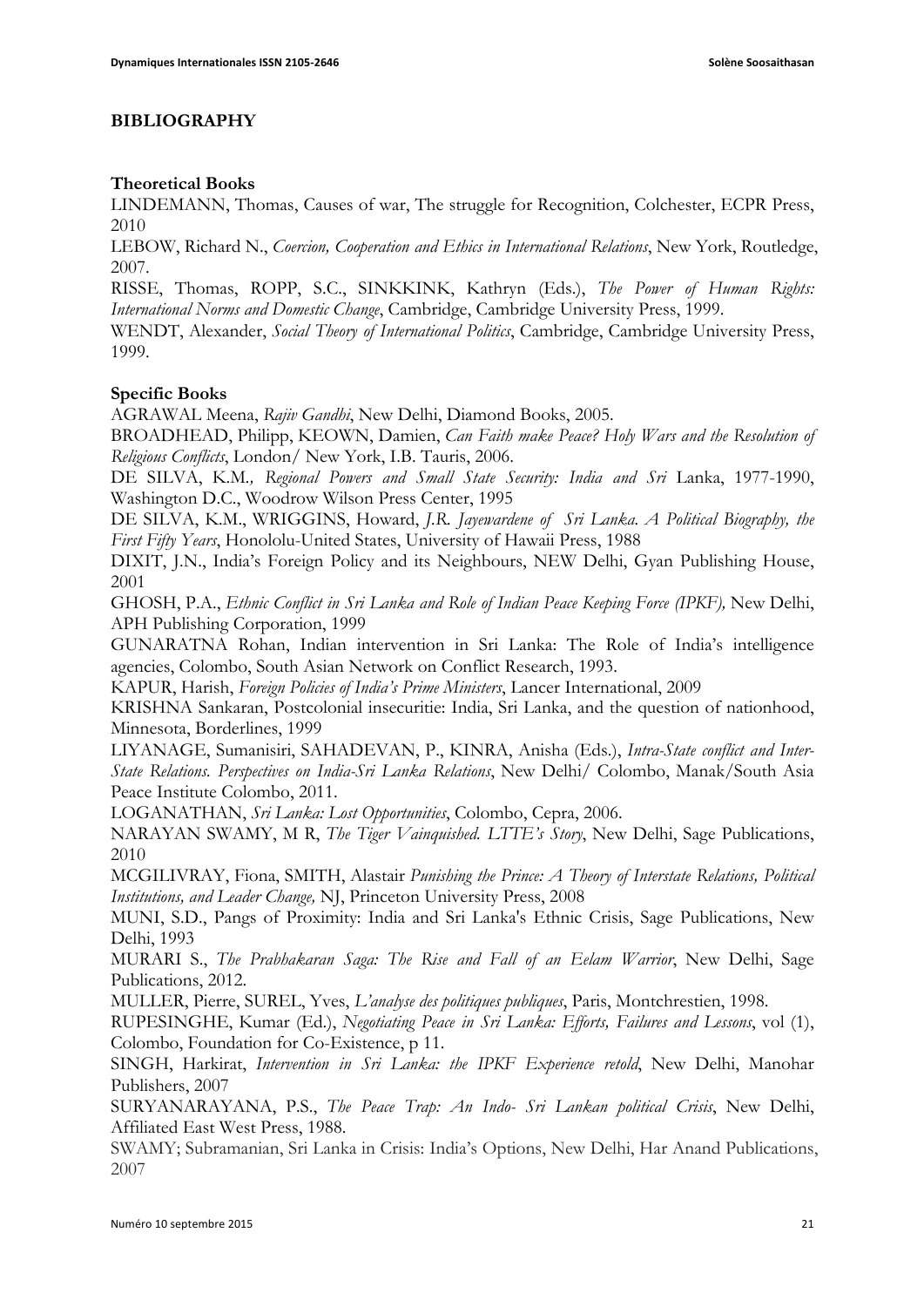WEBER, *The Profession and Vocation of Politics*, in Lassman and Spiers , Weber: *Political Writings,* pp. 309-369.

WEISS, Gordon, *The Cage, The Fight for Sri Lanka and the Last Days of the Tamil Tigers*,London, Vintage, 2012.

WILSON, A.J., *The Break-up of Sri Lanka : The Sinhalese Tamil Conflict*, Honolulu, University of Hawaii Press, 1988

## **Book Chapters**

ABRAHAM, Thomas, « The Emergence of the LTTE and the Indo-Sri Lanka Agreement of 1987 », in Kumar RUPESINGHE (Ed.), *Negotiating Peace in Sri Lanka: Efforts, Failures and Lessons*, vol 1., Colombo, Foundation for Co-Existence, 2006.

KODIKARA, Shelton U., « Geostrategic Perspectives of Indo-Sri Lanka Relations », in Shelton U. Kodikara( Ed.), op. cit., *Dilemmas of Indo-Sri Lanka Relations*, Colombo, Bandaranaike Centre for International Studies, 1991.

PALIER, Bruno, "Path Dependence", *Dictionnaire des politiques publiques*, Paris, Presses de Sciences Po, 2010, pp.411-419.

## **Scientific Reviews**

AYOOB, Mohammed, "India in South Asia: The Quest for Regional Predominance", *World Policy Journal*, Vol. 7, n° 1, Winter 1989/1990, pp. 107-133

CARMENT, David, " Les dimensions internes des comportements en temps de crise : étude de cas entre l'Inde et le Sri Lanka 1983-1990**",** *Etudes internationales*, vol. 23, n° 2, 1992, pp. 253-277

CARMENT, David, JAMES, Patrick, " Two Level Games and Third-Party Intervention: Evidence from Ethnic Conflict in the Balkans and South Asia", *Canadian Journal of Political Science / Revue canadienne de science politique*, Vol. 29, n° 3, September 1996, pp. 521-554

DIXON, William J., Third Party Interventions into Civil Wars: An Actor –Centric Approach", vol. 50, n° 4, *International Organization*, Autumn 1996, pp. 653-681.

FINDLEY, Michael G., TEO, Tze Kwang, "Rethinking Third-Party Interventions into Civil Wars: An Actor- Centric Approach", *The Journal of Politics*, vol. 68, n° 4, November 2006, pp. 828- 837

FRAZIER, Derrick V., DIXON, William J., "Third Party Intermediaries and Negotiated Settlements, 1946-2000", *International Interactions*, vol. 32, n° 4, 2006, pp. 385-408.

GRIGORYAN, Arman, "Third Party Intervention and the Escalation of State-Minority Conflicts*", International Studies Quarterly*, Vol. 54, n° 4, December 2010, pp. 1143-1174

HAGERTY, D.T., « India's Regional and Security Doctrine », *Asian Survey*, vol. 3, 1991, pp. 351- 363.

HARSHE, Rajen, "Systemic Upheaval and Crises: Lessons for India", Economic *and Political Weekly*, Vol. 26, n° 41, October 1991, pp. 2348-2352

JUDGE, Timothy A., PICCOLO, Ronald F., KOSALKA, Tomek, "The bright and dark sides of leader traits: A Review and theoretical extension of the leader trait paradigm", The Leadership Quarterly, vol. 20, n° 6, December 2009, pp. 855-875.

KOGA, Jun, "Where do Third Parties Intervene? Third Parties' Domestic Institutions and Military Interventions in Civil Conflicts", *International Studies Quarterly*, Vol. 55, n° 4, December 2011, pp. 1143-1166

KOHLI Atul, « Politics of Economic Growth in India, 1980-2005" (Part 1 the 1980s), *Economic and Political Weekly*, April 2006, pp 1251-1259.

KRASNER Stephen D., « Approaches to the State. Alternative Conceptions and Historical Dynamics », *Comparative Politics*, January 1984, n° 16, pp. 223-246.

MARASINGHE, M.L., "Ethnic Politics and Constitutional Reform: The Indo-Sri Lankan Accord", *The International and Comparative Law Quarterly*, Vol. 37, n° 3, July 1988, pp. 551-587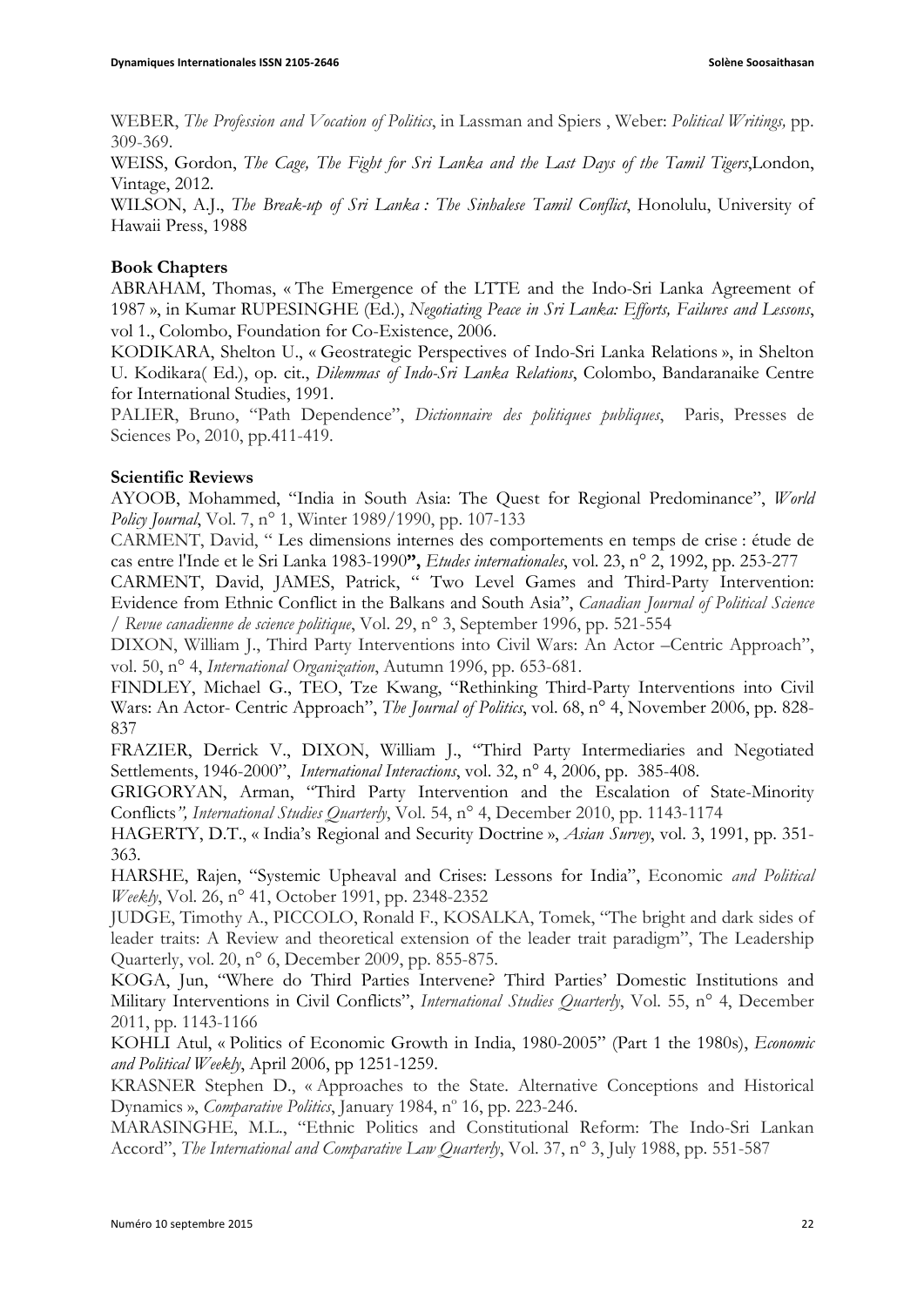MAOZ, Zeeb, TERRIS, Lesley G., KUPERMAN, Ranan D., TALMUD, Ilan, "What is the Enemy of My Enemy? Causes and Consequences of Imbalanced International Relations, 1816- 2001", *The Journal of Politics*, Vol. 69, n°1, February 2007, pp. 100-115

MULLENBACH, Mark J., "Deciding to keep peace: An Analysis of International Influences on the Establishment of Third-Party Peacekeeping Missions", *International Studies Quaterly*, Vol. 49, n° 3, September 2005, pp. 529-555

OWEN, David, "Hubris and Nemesis in Heads of Government", *Journal of the Royal Society of Medicine*, vol. 99, n° 11, November 2006, pp. 548-551.

OWEN, David, DAVIDSON, Jonathan, "Hubris syndrome: An Acquired Personality Disorder ? A Study of US Presidents and UK Prime Ministers over the last 100 years", *BRAIN- A Journal of Neurology*, vol. 132, n° 5, February 2009, pp. 1396-1406.

PFAFFENBERGER, Bryan, "Sri Lanka in 1987: Indian Intervention and Resurgence of the JVP", *Asian Survey*, Vol. 28, n°2, A Survey of Asia in 1987: Part II, February 1988, pp. 137-147

PIERSON Paul, « The Path to European Integration. A Historical Institutionalist Analysis », *Comparative Political Studies*, vol. 29, nº 2, April 1996, pp. 123-163

PREMDAS, Ralph R., SAMARASINGHE, S.W.R. de A., "Sri Lanka's Ethnic Conflict: The Indo-Lanka Peace Accord", *Asian Survey*, Vol. 28, n° 6, June 1988, pp. 676-690

REGAN, Patrick M., "Third Party Interventions and the Duration of Intrastate Conflicts", *The Journal of Conflict Resolution,* Vol. 46, n° 1, February 2002, pp. 55-73

ROSENTHAL, Seth A., PITTINSKY, Todd L., "Narcissistic Leadership", *The Leadership Quarterly*, vol. 17, n°6, December 2006, pp. 617-633.

RUPESINGHE, Kumar, Ethnic Conflicts in South Asia: The Case of Sri Lanka and the Indian Peace Keeping Force (IPKF), *Journal of Peace Research*, Vol. 25, n° 4, December 1988, pp. 337-350

RUSSELL, Gerald, "Psychiatry and Politicians: the 'hubris' syndrome", *The Psychiatrist*, March 2011, vol. 35, n° 4, pp. 140-145.

SINGER, Marshall R., "Sri Lanka in 1990: The Ethnic Strife Continues", *Asian Survey*, Vol. 31, n° 2, A Survey of Asia in 1990: Part II, February 1991, pp. 140-145

THEAKSTON, Kevin, "Gordon Brown as Prime Minister: Political Skills and Leadership Style", *British Politics*, 6, 2011, pp. 78-100.

VENKATESHWAR RAO P., "Ethnic Conflict in Sri Lanka : India's Role and Perception", *Asian Survey*, vol.28, n°4, April 1988, pp 419-436

WENDT, Alexander, "Anarchy is what States make of it: The Social Construction of Power Politics*", International Organization,* vol. 46, n° 2, Spring 1992, pp. 391- 425.

'Developments in South Asia', *Strategic Survey*, Vol. 88, n°1, 1987, pp. 142-149, http://dx.doi.org/10.1080/04597238708460752

## **Newspaper articles**

« Indians to send convoy to Sri Lanka », *New York Times*, June 2<sup>nd</sup> 1987; "Indian Flotilla turned back by Sri Lankan Navy vessels, *New York Times*, 4<sup>th</sup> June 1987.

SUBRAMANIAM T.S., "We will fight for our political objective" (Interview with Prabhakaran), vol. 27, Issue 1, *FRONTLINE*, January 2010, http://www.frontline.in/static/html/fl2701/stories/19870822078.htm

PERERA, Janaka, "Indo-Lanka Accord: Sri Lanka's 'Finlandisation'", *Asian Tribune*, 20th July 2013, http://www.asiantribune.com/node/63310

SOYSA Ranjith, "The Indian Intervention on 29<sup>th</sup> July 1987- "the 17<sup>th</sup> Invasion of Sri Lanka by India in the Island's  $2500$  Year History", July  $30^{\text{th}}$ , 2013,http://www.asiantribune.com/node/63316

"Rajiv Gandhi wanted Bofors Money to rule the Congress: Ex- CBI Chief", The Times of India, 14 November 2013, http://timesofindia.indiatimes.com/india/Rajiv-Gandhi-wanted-Boforsmoney-to-run-Congress-Ex-CBI-chief/articleshow/25720914.cms,